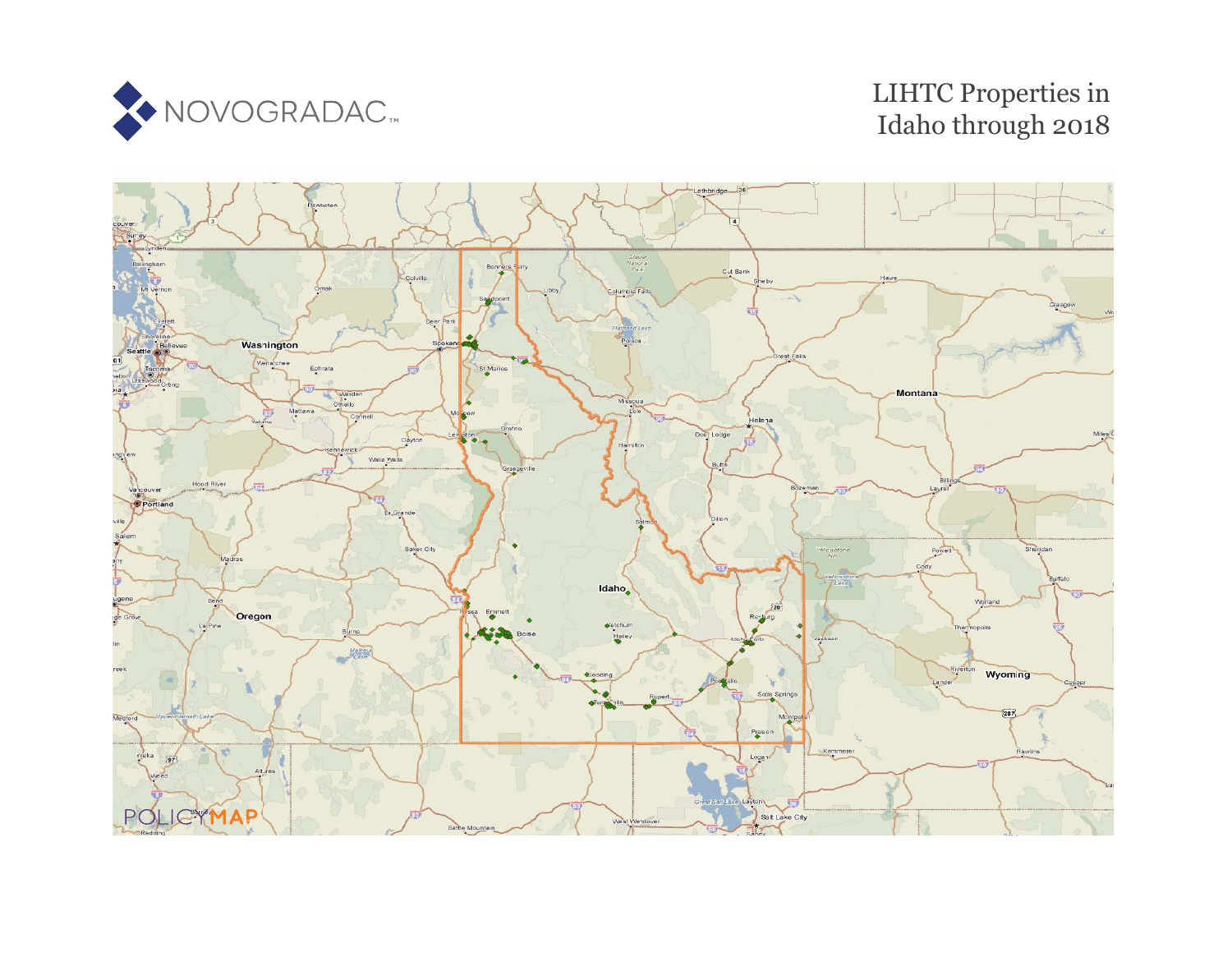| <b>Project Name</b>                   | <b>Address</b>                                | City         | <b>State</b> | <b>Zip Code</b> | <b>Nonprofit</b><br><b>Sponsor</b> | <b>Allocation</b><br>Year | <b>Annual</b><br><b>Allocated</b><br><b>Amount</b> | <b>Year Placed<br/>in Service</b> | <b>Construction Type</b> | <b>Total</b><br><b>Units</b> | Low<br><b>Income</b><br><b>Units</b> | <b>Rent or</b><br><b>Income</b><br><b>Ceiling</b> | <b>Credit</b><br>Percentage Bond            | Tax-<br><b>Exempt</b> | <b>HUD Multi-</b><br>Family<br><b>Financing/Rental</b><br><b>Assistance</b> |
|---------------------------------------|-----------------------------------------------|--------------|--------------|-----------------|------------------------------------|---------------------------|----------------------------------------------------|-----------------------------------|--------------------------|------------------------------|--------------------------------------|---------------------------------------------------|---------------------------------------------|-----------------------|-----------------------------------------------------------------------------|
| <b>PARKSIDE APTS</b>                  | 1814 N<br><b>SPOKANE ST</b>                   | POST FALLS   | $\rm ID$     | 83854           | No                                 | 1988                      | \$37,788                                           | 1988                              | <b>New Construction</b>  | 24                           | 23                                   | 60% AMGI                                          | $30$ % present $\,$ No value                |                       |                                                                             |
| PARK RIVER APTS                       | 725 N STILSON<br>RD                           | <b>BOISE</b> | $\rm ID$     | 83703           | No                                 | 1988                      | \$228,001                                          | 1990                              | New Construction         | 91                           | 82                                   | 60% AMGI                                          | $70$ % present $\,$ No value                |                       |                                                                             |
| <b>PARKSIDE SENIOR</b><br><b>APTS</b> | 1900 N<br>WILLIAM ST                          | POST FALLS   | $\rm ID$     |                 | No                                 | 1989                      | \$27,231                                           | 1990                              | <b>New Construction</b>  | 18                           | 18                                   | 60% AMGI                                          | $30\,\%$ present $\,$ No value              |                       |                                                                             |
| <b>PINE MEADOW</b>                    | 205 HALLEY<br><b>STREET</b>                   | SANDPOINT    | $\rm ID$     | 83864           | No                                 | 1990                      | \$33,438                                           | 1990                              | <b>New Construction</b>  | 24                           | 24                                   | 60% AMGI                                          | $30\,\%$ present $\,$ No $\,$<br>value      |                       | No                                                                          |
| PLEASANT VALLEY<br><b>APTS</b>        | 220 N MYRTLE<br>ST                            | GRANGEVILLE  | $\;$ ID      | 83530           | No                                 | 1989                      | \$53,763                                           | 1990                              | <b>New Construction</b>  | $32\,$                       | $32\phantom{.0}$                     | <b>60% AMGI</b>                                   | $30\,\%$ present $\,$ No value              |                       |                                                                             |
| TOWNE SQUARE<br><b>VILLAGE APTS I</b> | 244 N<br>ALLUMBAUGH BOISE<br>ST               |              | $\rm ID$     | 83704           | No                                 | 1988                      | \$254,033                                          | 1990                              | <b>New Construction</b>  | 80                           | 80                                   | 60% AMGI                                          | $70\,\%$ present $\,$ No value              |                       |                                                                             |
| <b>ALSACE VILLAGE</b>                 | 341 SOUTH 1ST SODA SPRINGS<br><b>EAST</b>     |              | ID           | 83276           | No                                 | 1990                      | \$33,135                                           | 1991                              | Acquisition and Rehab 24 |                              | 24                                   | 60% AMGI                                          | $30\,\%$ present $\,$ No value              |                       | No                                                                          |
| <b>BRENCHLEY</b>                      | $430$ SOUTH $3\mathrm{RD}$ $$\text{REXBURG}$$ |              | $\rm ID$     | 83440           | No                                 | 1991                      | \$60,660                                           | 1991                              | <b>New Construction</b>  | 32                           | 32                                   | $60\%$ AMGI                                       | $30\,\%$ present $\,$ No value              |                       | No                                                                          |
| <b>DAVIS PARK</b>                     | 970 NORTH<br>29TH STREET                      | <b>BOISE</b> | $\rm ID$     | 83702           | Yes                                | 1990                      | \$205,044                                          | 1991                              | <b>New Construction</b>  | 41                           | $40\,$                               | 60% AMGI                                          | $70\,\%$ present $\,$ No value              |                       | No                                                                          |
| <b>MAGNOLIA APTS</b>                  | 3410W<br><b>MAGNOLIA ST</b>                   | <b>BOISE</b> | $\rm ID$     | 83703           | No                                 | 1989                      | \$85,443                                           | 1991                              | Acquisition and Rehab 43 |                              | 43                                   | 60% AMGI                                          | <b>Both 30%</b><br>and 70%<br>present value | No                    |                                                                             |
| <b>MEADOWRIDGE</b><br><b>MANOR</b>    | 103 HALLEY<br><b>STREET</b>                   | SANDPOINT    | $\rm ID$     | 83864           | No                                 | 1990                      | \$35,324                                           | 1991                              | New Construction         | 24                           | 24                                   | 60% AMGI                                          | $30$ % present $\,$ No value                |                       | $\mathbf{N}\mathbf{o}$                                                      |
| PARKHILL APTS                         | 2501 N 15TH ST BOISE                          |              | $\rm ID$     | 83702           | No                                 | 1989                      | \$85,503                                           | 1991                              | <b>New Construction</b>  | 36                           | 33                                   | 60% AMGI                                          | $70$ % present $\,$ No value                |                       |                                                                             |
| <b>SAWTOOTH MANOR</b>                 | 315 8TH<br><b>AVENUE</b><br><b>NORTH</b>      | <b>BUHL</b>  | $\rm ID$     | 83316           | No                                 | 1991                      | \$42,238                                           | 1991                              | <b>New Construction</b>  | 24                           | 24                                   | 60% AMGI                                          | $30$ % present $\,$ No value                |                       | No                                                                          |

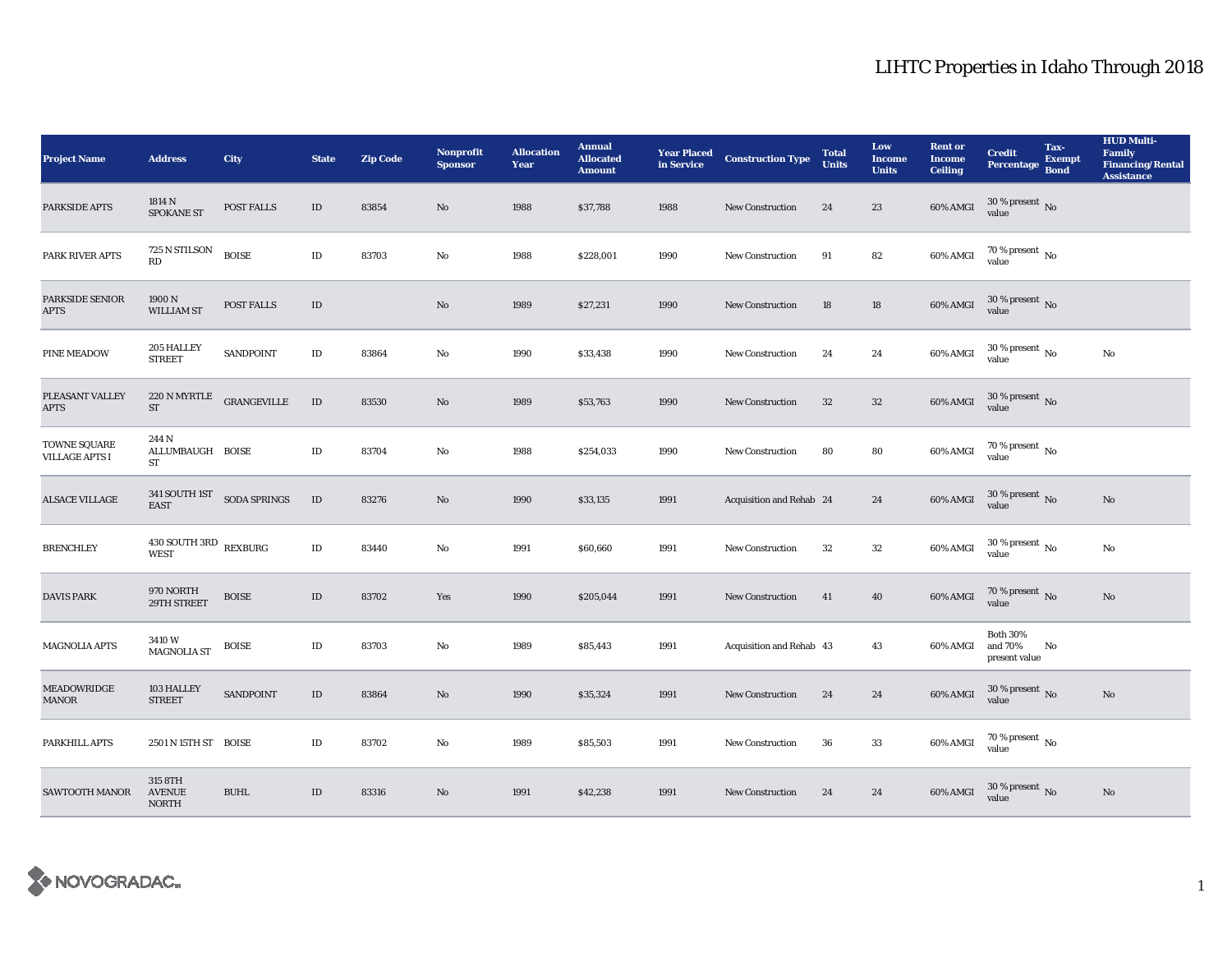| <b>Project Name</b>                  | <b>Address</b>                                                  | City                    | <b>State</b> | <b>Zip Code</b> | <b>Nonprofit</b><br><b>Sponsor</b> | <b>Allocation</b><br>Year | <b>Annual</b><br><b>Allocated</b><br><b>Amount</b> | <b>Year Placed<br/>in Service</b> | <b>Construction Type</b> | <b>Total</b><br>Units | Low<br><b>Income</b><br><b>Units</b> | <b>Rent or</b><br><b>Income</b><br><b>Ceiling</b> | <b>Credit</b><br>Percentage Bond     | Tax-<br><b>Exempt</b> | <b>HUD Multi-</b><br>Family<br><b>Financing/Rental</b><br><b>Assistance</b> |
|--------------------------------------|-----------------------------------------------------------------|-------------------------|--------------|-----------------|------------------------------------|---------------------------|----------------------------------------------------|-----------------------------------|--------------------------|-----------------------|--------------------------------------|---------------------------------------------------|--------------------------------------|-----------------------|-----------------------------------------------------------------------------|
| <b>SILVERWOOD</b>                    | 717 11TH<br>$\overline{\operatorname{AVENUE}}$ SOUTH $\,$ NAMPA |                         | $\rm ID$     | 83686           | No                                 | 1990                      | \$48,573                                           | 1991                              | <b>New Construction</b>  | 18                    | 15                                   | 60% AMGI                                          | $70$ % present $\,$ No $\,$<br>value |                       | No                                                                          |
| ARBOR CROSSING                       | 5122 WEST<br>STOKER LANE                                        | <b>BOISE</b>            | $\rm ID$     | 83703           | No                                 | 1991                      | \$157,079                                          | 1992                              | New Construction         | 228                   | 96                                   | $60\%$ AMGI                                       | $30\,\%$ present $\,$ Yes value      |                       | $\mathbf{N}\mathbf{o}$                                                      |
| <b>NORTHWOOD</b><br>TERRACE          | 307 HALLEY<br><b>STREET</b>                                     | <b>SANDPOINT</b>        | $\rm ID$     | 83864           | $\mathbf{No}$                      | 1992                      | \$53,435                                           | 1992                              | <b>New Construction</b>  | 34                    | 34                                   | 60% AMGI                                          | $30$ % present $\,$ No value         |                       | No                                                                          |
| PINE GROVE VILLAGE HERITAGE          | <b>7032 WEST</b><br><b>PLACE</b>                                | <b>RATHDRUM</b>         | $\rm ID$     | 83858           | $\mathbf{No}$                      | 1991                      | \$24,230                                           | 1992                              | New Construction         | 16                    | 16                                   | 60% AMGI                                          | $30\,\%$ present $\,$ No value       |                       | $\mathbf{N}\mathbf{o}$                                                      |
| <b>SKIP'S APTS</b>                   | 324 SECOND<br>AVE                                               | <b>LEWISTON</b>         | $\rm ID$     | 83501           | No                                 | 1992                      | \$9,000                                            | 1992                              | Not Indicated            | 9                     | $\boldsymbol{9}$                     | 60% AMGI                                          | Not<br>Indicated                     | No                    |                                                                             |
| MAPLE GROVE -<br><b>COEUR DALENE</b> | 3157<br><b>FRUITLAND</b><br>LANE                                | <b>COEUR DALENE</b>     | ID           | 83815           | Yes                                | 1991                      | \$122,970                                          | 1992                              | <b>New Construction</b>  | 30                    | 23                                   | 60% AMGI                                          | $70\,\%$ present $\,$ No value       |                       | No                                                                          |
| <b>SELTICE PLACE</b>                 | 3955 2ND<br><b>AVENUE 501</b>                                   | <b>POST FALLS</b>       | $\rm ID$     | 83854           | Yes                                | 1991                      | \$81,757                                           | 1992                              | <b>New Construction</b>  | 20                    | 19                                   | 60% AMGI                                          | $70$ % present $\,$ No value         |                       | No                                                                          |
| <b>CASSIA COURT</b>                  | 5503 CASSIA<br><b>STREET</b>                                    | <b>BOISE</b>            | $\rm ID$     | 83705           | $\mathbf{N}\mathbf{o}$             | 1992                      | \$88,603                                           | 1993                              | New Construction         | 18                    | 18                                   | 60% AMGI                                          | $70$ % present $\,$ No value         |                       | No                                                                          |
| <b>FAWNBROOK</b>                     | 647<br><b>FAWNBROOK</b><br><b>AVENUE</b>                        | <b>TWIN FALLS</b>       | ID           | 83301           | No                                 | 1991                      | \$511,363                                          | 1993                              | <b>New Construction</b>  | 94                    | 94                                   | 60% AMGI                                          | $70$ % present $\,$ No value         |                       | No                                                                          |
| <b>GREENFIELD VILLAGE</b>            | 4923 ALBION<br>STREET                                           | <b>BOISE</b>            | ID           | 83705           | No                                 | 1991                      | \$358,012                                          | 1993                              | <b>New Construction</b>  | 75                    | 75                                   | <b>60% AMGI</b>                                   | $70\,\%$ present $\,$ No value       |                       | No                                                                          |
| <b>HOMESTEAD</b>                     | 106 EAST<br>HOMESTEAD<br><b>AVENUE</b>                          | <b>COEUR DALENE</b>     | ID           | 83814           | Yes                                | 1992                      | \$31,218                                           | 1993                              | New Construction         | $\boldsymbol{6}$      | $\bf{6}$                             | 60% AMGI                                          | $70\,\%$ present $\,$ No value       |                       | No                                                                          |
| <b>JENNI LANE</b>                    | 6762 WILSON                                                     | <b>BONNERS FERRY ID</b> |              | 83805           | No                                 | 1993                      | \$42,115                                           | 1993                              | New Construction         | 32                    | 31                                   | $60\%$ AMGI                                       | $30\,\%$ present $\,$ No value       |                       | No                                                                          |
| <b>LOGAN PARK</b>                    | $612$ WEST $$\sf CALDWELL$$ LOGAN STREET $$\sf CALDWELL$$       |                         | $\rm ID$     | 83605           | $\mathbf{No}$                      | 1992                      | \$128,109                                          | 1993                              | <b>New Construction</b>  | 50                    | 50                                   | 60% AMGI                                          | $30\,\%$ present $\,$ No value       |                       | No                                                                          |

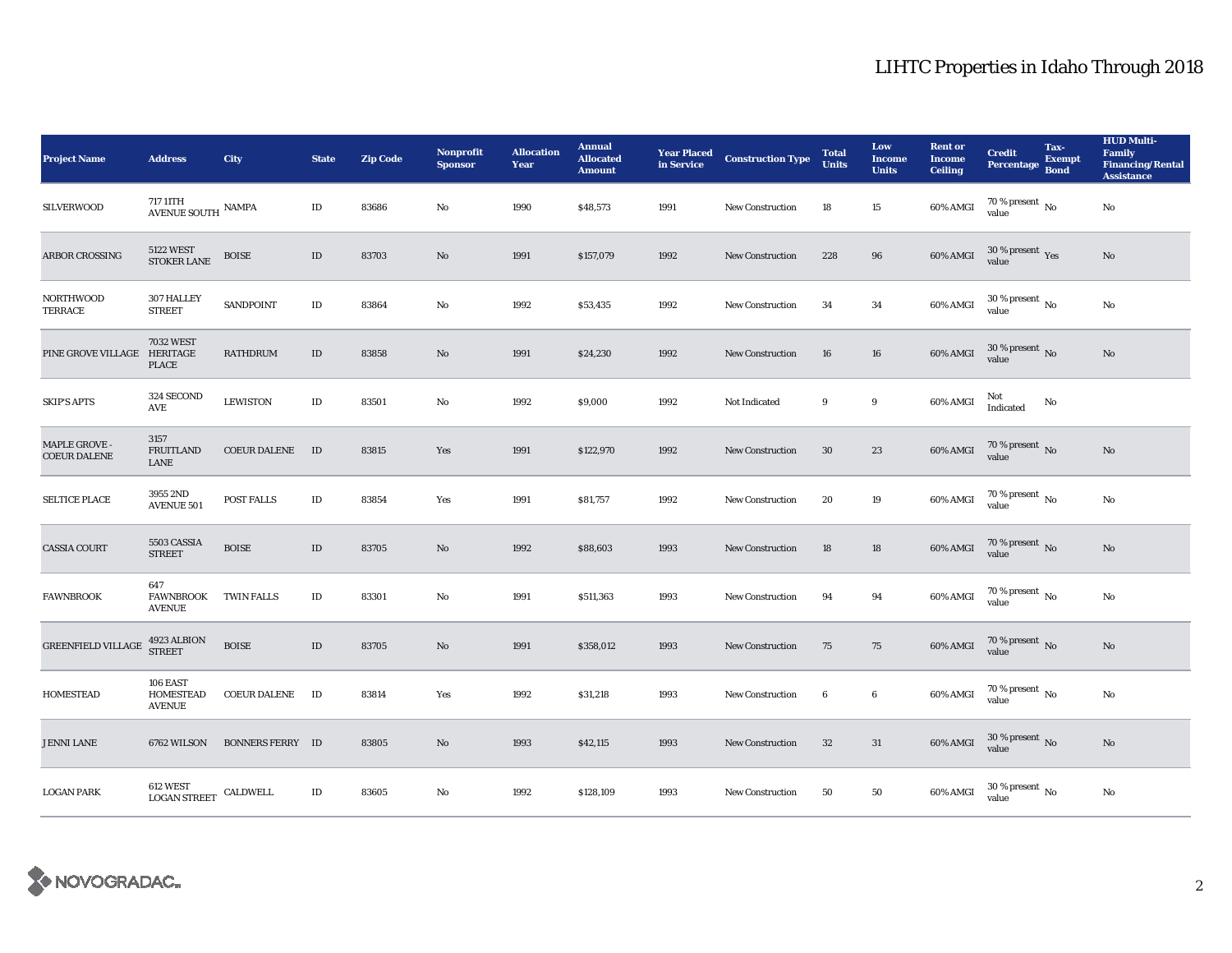| <b>Project Name</b>                      | <b>Address</b>                                       | City             | <b>State</b> | <b>Zip Code</b> | <b>Nonprofit</b><br><b>Sponsor</b> | <b>Allocation</b><br>Year | <b>Annual</b><br><b>Allocated</b><br><b>Amount</b> | <b>Year Placed<br/>in Service</b> | <b>Construction Type</b> | <b>Total</b><br><b>Units</b> | Low<br><b>Income</b><br><b>Units</b> | <b>Rent or</b><br><b>Income</b><br><b>Ceiling</b> | <b>Credit</b><br>Percentage Bond   | Tax-<br>Exempt | <b>HUD Multi-</b><br><b>Family</b><br><b>Financing/Rental</b><br><b>Assistance</b> |
|------------------------------------------|------------------------------------------------------|------------------|--------------|-----------------|------------------------------------|---------------------------|----------------------------------------------------|-----------------------------------|--------------------------|------------------------------|--------------------------------------|---------------------------------------------------|------------------------------------|----------------|------------------------------------------------------------------------------------|
| <b>NORTHSIDE NAMPA</b><br><b>HOUSING</b> | 839 COMSTOCK NAMPA<br>$\ensuremath{\mathsf{CIRCLE}}$ |                  | $\rm ID$     | 83651           | Yes                                | 1992                      | \$164,722                                          | 1993                              | <b>New Construction</b>  | 25                           | 25                                   | 60% AMGI                                          | 70 % present No<br>value           |                | No                                                                                 |
| <b>SARAH STREET</b>                      | 9359 NORTH<br>GOVERNMENT HAYDEN<br><b>WAY</b>        |                  | $\rm ID$     | 83835           | No                                 | 1992                      | \$51,765                                           | 1993                              | New Construction         | 36                           | 35                                   | 60% AMGI                                          | $30$ % present $\,$ No value       |                | No                                                                                 |
| <b>SUNNYSIDE</b>                         | 620 WILLOW<br><b>DRIVE</b>                           | <b>HAILEY</b>    | $\rm ID$     | 83333           | $\mathbf{No}$                      | 1991                      | \$47,936                                           | 1993                              | <b>New Construction</b>  | 27                           | 26                                   | 60% AMGI                                          | $30$ % present $\,$ No value       |                | $\rm No$                                                                           |
| <b>SUNNYSIDE II</b>                      | $1661\,$ WOODSIDE $\,$ HAILEY BOULEVARD              |                  | $\rm ID$     | 83333           | No                                 | 1991                      | \$41,215                                           | 1993                              | <b>New Construction</b>  | 22                           | $\bf{22}$                            | 60% AMGI                                          | 30 % present $\,$ No $\,$<br>value |                | No                                                                                 |
| TETON VIEW II                            | 410 ANNIS<br><b>HIGHWAY</b>                          | RIGBY            | $\rm ID$     | 83442           | $\mathbf{N}\mathbf{o}$             | 1992                      | \$31,472                                           | 1993                              | New Construction         | 16                           | 16                                   | 60% AMGI                                          | $30\,\%$ present $\,$ No value     |                | $\rm No$                                                                           |
| SYRINGA VILLAGE                          | <b>10811 WEST</b><br><b>USTICK ROAD</b>              | <b>BOISE</b>     | $\rm ID$     | 83713           | No                                 | 1992                      | \$136,669                                          | 1993                              | <b>New Construction</b>  | 64                           | $32\,$                               | $60\%$ AMGI                                       | $70$ % present $\,$ No value       |                | No                                                                                 |
| BRENTWOOD MANOR                          | 3165 SOUTH<br>APPLE STREET                           | <b>BOISE</b>     | $\rm ID$     | 83706           | $\mathbf{N}\mathbf{o}$             | 1991                      | \$301,059                                          | 1993                              | New Construction         | 80                           | 80                                   | $60\%$ AMGI                                       | $70$ % present $\,$ No value       |                | $\mathbf{N}\mathbf{o}$                                                             |
| <b>PATTERSON</b>                         | 510 NORTH<br>12TH STREET                             | <b>BOISE</b>     | $\rm ID$     | 83702           | No                                 | 1991                      | \$24,448                                           | 1993                              | Acquisition and Rehab 20 |                              | 20                                   | 60% AMGI                                          | $70$ % present $\,$ No value       |                | $\rm No$                                                                           |
| <b>AMBER COVE</b>                        | 1302 WEST 6TH WEISER<br><b>STREET</b>                |                  | $\rm ID$     | 83672           | $\mathbf{N}\mathbf{o}$             | 1994                      | \$52,395                                           | 1994                              | <b>New Construction</b>  | 24                           | $\bf 24$                             | 60% AMGI                                          | $30\,\%$ present $\,$ No value     |                | $\mathbf{No}$                                                                      |
| <b>CEDAR VIEW</b>                        | 1155 EAST<br><b>CEDAR STREET</b>                     | POCATELLO        | $\rm ID$     | 83201           | Yes                                | 1992                      | \$73,464                                           | 1994                              | New Construction         | $32\,$                       | 17                                   | 60% AMGI                                          | $70\,\%$ present $\,$ No value     |                | $\rm No$                                                                           |
| <b>FAWNBROOK II</b>                      | 647<br>FAWNBROOK TWIN FALLS<br><b>AVENUE</b>         |                  | $\rm ID$     | 83301           | No                                 | 1993                      | \$368,655                                          | 1994                              | New Construction         | 64                           | 64                                   | 60% AMGI                                          | $70\,\%$ present $\,$ No value     |                | No                                                                                 |
| <b>SOUTH BRENCHLEY</b>                   | $350\,\mathrm{WEST}$ $5\mathrm{TH}$<br><b>SOUTH</b>  | <b>REXBURG</b>   | $\rm ID$     | 83440           | No                                 | 1993                      | \$60,167                                           | 1994                              | <b>New Construction</b>  | 30                           | 30                                   | 60% AMGI                                          | $30\,\%$ present $\,$ No value     |                | No                                                                                 |
| <b>SYRINGA ESTATES</b>                   | 1101 NORTH<br><b>DIVISION</b><br><b>AVENUE</b>       | <b>SANDPOINT</b> | $\rm ID$     | 83864           | $\mathbf{No}$                      | 1994                      | \$41,143                                           | 1994                              | <b>New Construction</b>  | 24                           | 24                                   | 60% AMGI                                          | $30\,\%$ present $\,$ No value     |                | $\mathbf{No}$                                                                      |

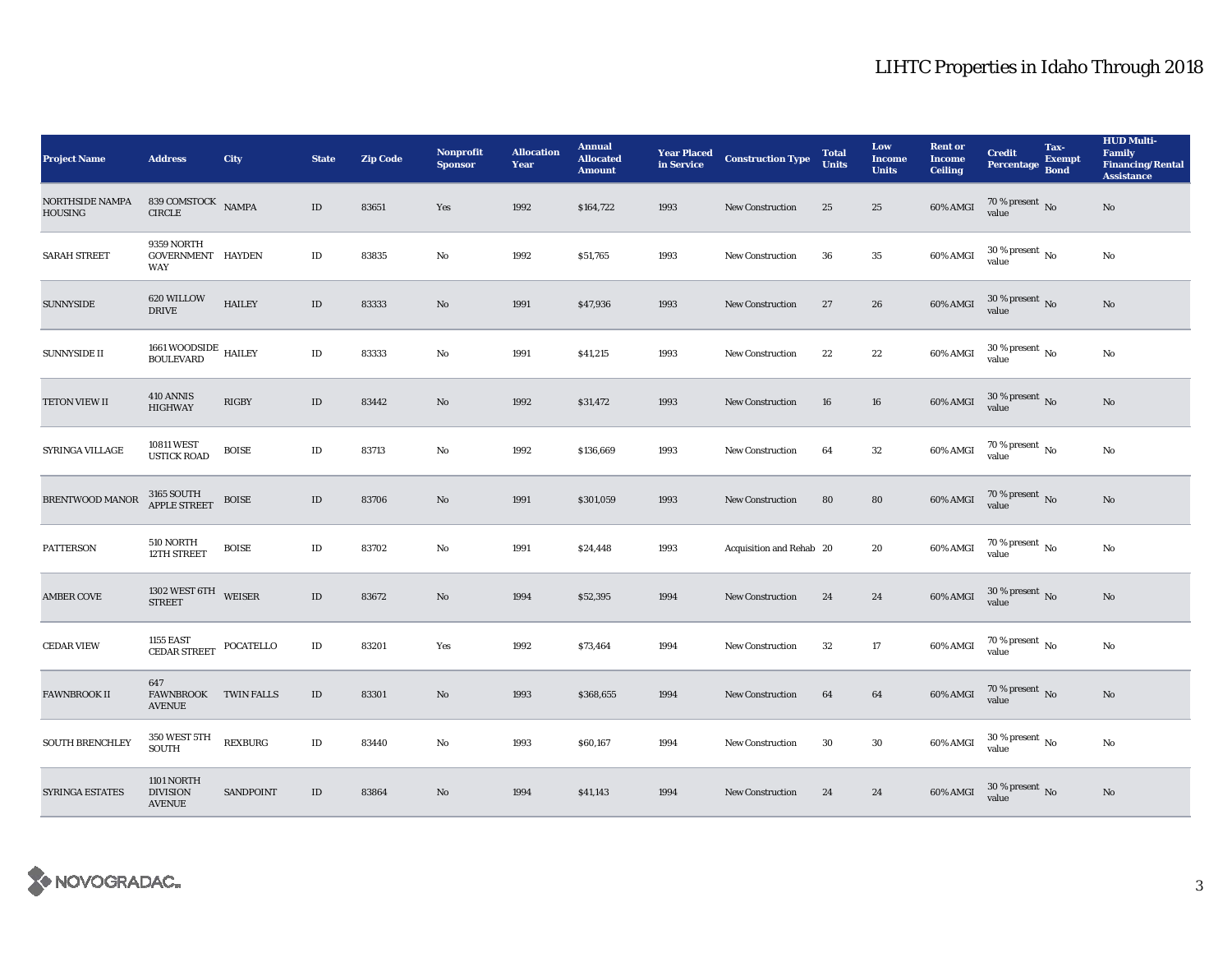| <b>Project Name</b>               | <b>Address</b>                                     | City               | <b>State</b> | <b>Zip Code</b> | <b>Nonprofit</b><br><b>Sponsor</b> | <b>Allocation</b><br>Year | <b>Annual</b><br><b>Allocated</b><br><b>Amount</b> | <b>Year Placed<br/>in Service</b> | <b>Construction Type</b> | <b>Total</b><br><b>Units</b> | Low<br><b>Income</b><br><b>Units</b> | <b>Rent or</b><br><b>Income</b><br><b>Ceiling</b> | <b>Credit</b><br><b>Percentage</b>     | Tax-<br><b>Exempt</b><br><b>Bond</b> | <b>HUD Multi-</b><br>Family<br><b>Financing/Rental</b><br><b>Assistance</b> |
|-----------------------------------|----------------------------------------------------|--------------------|--------------|-----------------|------------------------------------|---------------------------|----------------------------------------------------|-----------------------------------|--------------------------|------------------------------|--------------------------------------|---------------------------------------------------|----------------------------------------|--------------------------------------|-----------------------------------------------------------------------------|
| TOWNE SQUARE<br><b>VILLAGE II</b> | 244 NORTH<br>ALLUMBAUGH BOISE<br><b>STREET</b>     |                    | $\rm ID$     | 83704           | No                                 | 1992                      | \$214,848                                          | 1994                              | New Construction         | 80                           | 79                                   | 60% AMGI                                          | $70$ % present $\,$ No $\,$<br>value   |                                      | $\mathbf{No}$                                                               |
| <b>WEST PINE</b>                  | $343\, \, \rm{WEST}$ $\,$ PINE $\,$ SHELLEY STREET |                    | $\rm ID$     | 83274           | No                                 | 1994                      | \$7,595                                            | 1994                              | <b>New Construction</b>  | 18                           | 17                                   | 60% AMGI                                          | $30$ % present $\,$ No value           |                                      | No                                                                          |
| WESTSIDE COMSTOCK                 | $839$ COMSTOCK $\quad$ NAMPA CIRCLE                |                    | $\rm ID$     | 83651           | Yes                                | 1993                      | \$103,265                                          | 1994                              | <b>New Construction</b>  | 18                           | $17\,$                               | 60% AMGI                                          | $70$ % present $_{\rm{No}}$            |                                      | No                                                                          |
| <b>CIMMARON STATION</b>           | 632 BUTTE<br><b>AVENUE</b>                         | ARCO               | $\rm ID$     | 83213           | $\mathbf{No}$                      | 1993                      | \$43,263                                           | 1994                              | Acquisition and Rehab 24 |                              | 23                                   | 60% AMGI                                          | $30\,\%$ present $\,$ No value         |                                      | No                                                                          |
| <b>ASPEN PARK</b>                 | 1440<br><b>ELIZABETH</b><br><b>DRIVE</b>           | <b>IDAHO FALLS</b> | $\rm ID$     | 83404           | Yes                                | 1993                      | \$212,250                                          | 1994                              | <b>New Construction</b>  | 72                           | 58                                   | 60% AMGI                                          | $70$ % present $\,$ No $\,$<br>value   |                                      | No                                                                          |
| <b>REDSTONE</b>                   | 1709 HC 63 BOX CHALLIS                             |                    | $\rm ID$     | 83226           | $\mathbf{No}$                      | 1993                      | \$41,766                                           | 1994                              | Acquisition and Rehab 24 |                              | 23                                   | 60% AMGI                                          | $30\,\%$ present $\,$ No value         |                                      | No                                                                          |
| <b>HILLCREEK</b>                  | 2463 NORTH<br>15TH STREET                          | <b>BOISE</b>       | $\rm ID$     | 83702           | No                                 | 1993                      | \$180,480                                          | 1994                              | <b>New Construction</b>  | 60                           | 44                                   | 60% AMGI                                          | $70$ % present $\,$ No value           |                                      | $_{\rm No}$                                                                 |
| NORTHWEST POINTE FIVE MILE        | <b>3475 NORTH</b><br>ROAD                          | <b>BOISE</b>       | $\rm ID$     | 83713           | Yes                                | 1993                      | \$304,286                                          | 1994                              | New Construction         | 77                           | 50                                   | 60% AMGI                                          | $70$ % present $\,$ No $\,$ value $\,$ |                                      | No                                                                          |
| CHAPARRAL<br><b>MEADOWS</b>       | 1417<br>CHUCKWAGON BLACKFOOT<br><b>PLACE</b>       |                    | $\rm ID$     | 83221           | Yes                                | 1994                      | \$101,807                                          | 1995                              | New Construction         | 28                           | 21                                   | 60% AMGI                                          | $70$ % present $_{\rm{No}}$            |                                      | No                                                                          |
| MALLARD COVE                      | 306 SOUTH<br>34TH AVENUE                           | CALDWELL           | $\rm ID$     | 83605           | $\mathbf{No}$                      | 1994                      | \$292,120                                          | 1995                              | <b>New Construction</b>  | 56                           | 55                                   | 60% AMGI                                          | $70\,\%$ present $_{\rm{No}}$          |                                      | No                                                                          |
| <b>OAK STREET</b>                 | 1509 OAK<br>STREET BOX B                           | SANDPOINT          | $\rm ID$     | 83864           | Yes                                | 1993                      | \$159,151                                          | 1995                              | <b>New Construction</b>  | 40                           | 34                                   | 60% AMGI                                          | $70\,\%$ present $_{\rm{No}}$          |                                      | No                                                                          |
| <b>PARKWOOD</b>                   | 1817<br>SUNNYRIDGE<br>ROAD                         | <b>NAMPA</b>       | $\rm ID$     | 83686           | No                                 | 1994                      | \$311,782                                          | 1995                              | New Construction         | 56                           | 55                                   | 60% AMGI                                          | $70\,\%$ present $\,$ No value         |                                      | No                                                                          |
| <b>SUNNYRIDGE</b>                 | 1615 CAMAS<br><b>STREET</b>                        | <b>BLACKFOOT</b>   | $\rm ID$     | 83321           | $\mathbf{No}$                      | 1995                      | \$21,976                                           | 1995                              | Acquisition and Rehab 26 |                              | 25                                   | 60% AMGI                                          | $30\,\%$ present $_{\rm{No}}$          |                                      | No                                                                          |

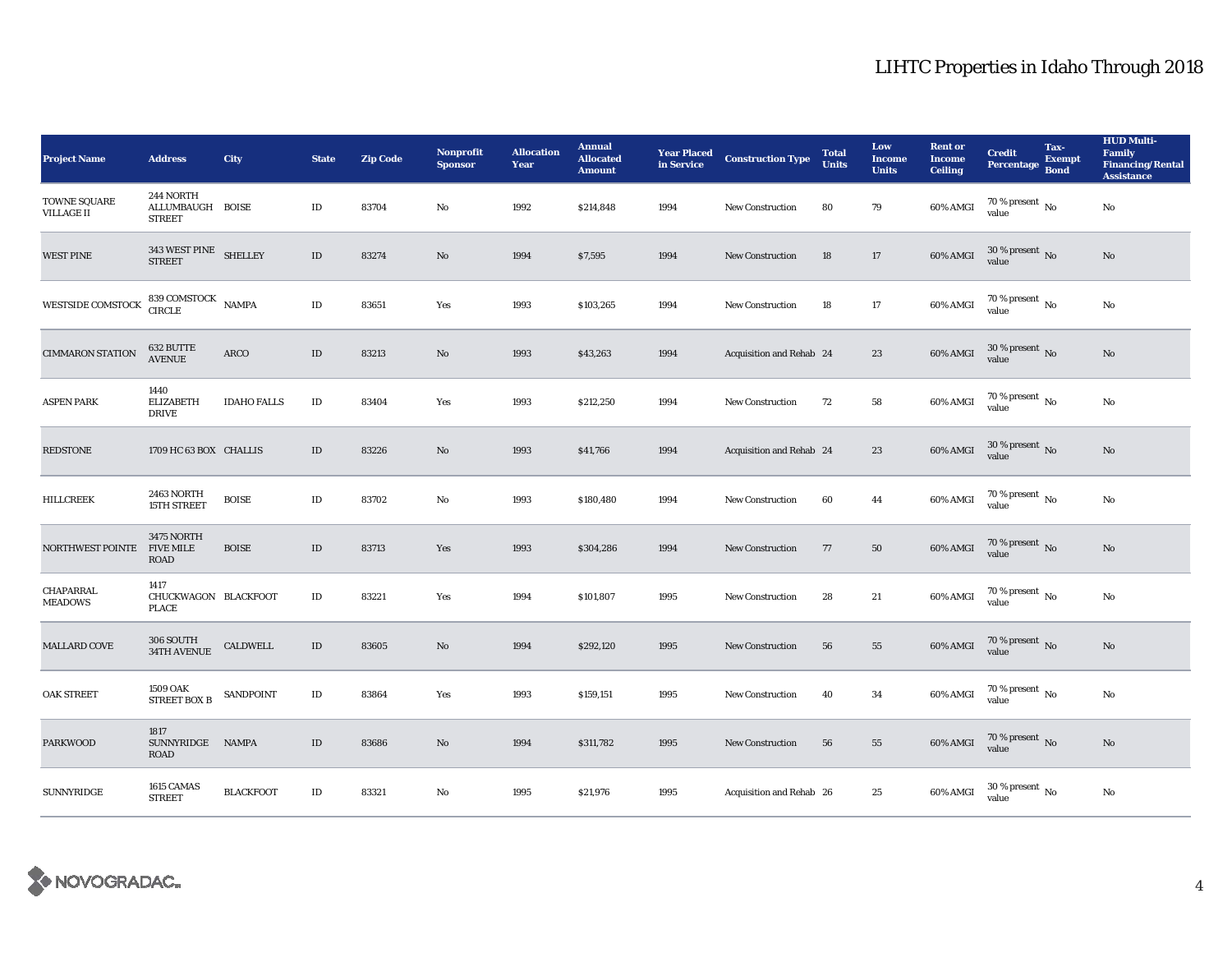| <b>Project Name</b>                   | <b>Address</b>                                   | <b>City</b>         | <b>State</b> | <b>Zip Code</b> | Nonprofit<br><b>Sponsor</b> | <b>Allocation</b><br>Year | <b>Annual</b><br><b>Allocated</b><br><b>Amount</b> | <b>Year Placed<br/>in Service</b> | <b>Construction Type</b> | <b>Total</b><br><b>Units</b> | Low<br><b>Income</b><br><b>Units</b> | <b>Rent or</b><br><b>Income</b><br>Ceiling | <b>Credit</b><br>Percentage Bond        | Tax-<br>Exempt | <b>HUD Multi-</b><br>Family<br><b>Financing/Rental</b><br><b>Assistance</b> |
|---------------------------------------|--------------------------------------------------|---------------------|--------------|-----------------|-----------------------------|---------------------------|----------------------------------------------------|-----------------------------------|--------------------------|------------------------------|--------------------------------------|--------------------------------------------|-----------------------------------------|----------------|-----------------------------------------------------------------------------|
| <b>VALLEY ONE</b>                     | $210$ COLORADO $$\tt MCCALL$<br><b>STREET</b>    |                     | $\rm ID$     | 83638           | Yes                         | 1995                      | \$16,362                                           | 1995                              | New Construction         | 8                            | ${\bf 8}$                            | $60\%$ AMGI                                | $30$ % present $\,$ No value            |                | $\mathbf{N}\mathbf{o}$                                                      |
| <b>CAMAS VILLAGE</b>                  | 1875 WHITE<br><b>AVENUE</b>                      | <b>MOSCOW</b>       | $\rm ID$     | 83843           | Yes                         | 1993                      | \$293,633                                          | 1995                              | New Construction         | 66                           | 47                                   | 60% AMGI                                   | $70\%$ present No<br>value              |                | No                                                                          |
| <b>CHERRY RIDGE</b>                   | <b>1053 EMMA</b><br><b>AVENUE</b>                | <b>COEUR DALENE</b> | ID           | 83814           | $\mathbf{No}$               | 1995                      | \$410,119                                          | 1996                              | <b>New Construction</b>  | 72                           | 71                                   | 60% AMGI                                   | $70\,\%$ present $\,$ No value          |                | $\rm No$                                                                    |
| <b>LAKE WOOD RANCH</b>                | 3755 4TH<br><b>STREET</b>                        | <b>COEUR DALENE</b> | ID           | 83815           | Yes                         | 1995                      | \$455,125                                          | 1996                              | New Construction         | 80                           | 79                                   | 60% AMGI                                   | $70$ % present $\,$ No $\,$<br>value    |                | No                                                                          |
| <b>LOUISE GARDEN</b>                  | $1140$ $6\mathrm{TH}$ $$\,$ PAYETTE AVENUE SOUTH |                     | $\rm ID$     | 83661           | No                          | 1995                      | \$32,847                                           | 1996                              | <b>New Construction</b>  | 32                           | 31                                   | 60% AMGI                                   | $30\,\%$ present $\,$ No value          |                | $\mathbf{No}$                                                               |
| <b>NEW HOPE</b><br><b>SUBDIVISION</b> | $839$ COMSTOCK $\quad$ NAMPA CIRCLE              |                     | $\rm ID$     | 83651           | Yes                         | 1994                      | \$95,525                                           | 1996                              | New Construction         | 16                           | 16                                   | 60% AMGI                                   | $70\,\%$ present $\,$ No value          |                | No                                                                          |
| PALISADES PARK                        | 1451 FALCON<br><b>DRIVE</b>                      | <b>AMMON</b>        | $\rm ID$     | 83406           | $\mathbf{N}\mathbf{o}$      | 1995                      | \$271,844                                          | 1996                              | New Construction         | 64                           | $\bf{63}$                            | $60\%$ AMGI                                | $70$ % present $_{\rm{No}}$             |                | $\rm No$                                                                    |
| TRAIL LODGE                           | 3825 RAMSEY<br><b>ROAD</b>                       | <b>COEUR DALENE</b> | ID           | 83815           | No                          | 1995                      | \$59,314                                           | 1996                              | New Construction         | 150                          | 30                                   | $60\%$ AMGI                                | $30\,\%$ present $\,\mathrm{Yes}$ value |                | No                                                                          |
| STEWART AVENUE                        | 970 NORTH<br>29TH STREET                         | <b>BOISE</b>        | $\rm ID$     | 83702           | Yes                         | 1994                      | \$83,527                                           | 1996                              | New Construction         | 16                           | 16                                   | 60% AMGI                                   | $70$ % present $\,$ No value            |                | $\mathbf{No}$                                                               |
| OAK PARK VILLAGE                      | 2888 WEST<br>CHERRY LANE                         | <b>BOISE</b>        | $\rm ID$     | 83705           | Yes                         | 1994                      | \$660,541                                          | 1996                              | New Construction         | 200                          | 154                                  | 60% AMGI                                   | $70\,\%$ present $\,$ No value          |                | No                                                                          |
| <b>CHELSEA COURT</b>                  | 2235 12TH<br><b>STREET</b>                       | <b>IDAHO FALLS</b>  | ID           | 83404           | No                          | 1994                      | \$247,147                                          | 1996                              | New Construction         | 66                           | 65                                   |                                            | 60% AMGI 70 % present No                |                | $\mathbf{No}$                                                               |
| <b>BRITTAS BAY</b>                    | 1325 W SIXTH<br>${\rm ST}$                       | <b>WEISER</b>       | $\rm ID$     | 83672           | No                          | 1996                      | \$123,950                                          | 1997                              | <b>New Construction</b>  | 28                           | 28                                   | 60% AMGI                                   | $70\,\%$ present $\,$ No value          |                | No                                                                          |
| <b>DONEGAL</b>                        | 455 WEST 5TH<br><b>SOUTH</b>                     | <b>REXBURG</b>      | ID           | 83440           | No                          | 1996                      | \$137,945                                          | 1997                              | <b>New Construction</b>  | 32                           | 32                                   | 60% AMGI                                   | $70\,\%$ present $_{\rm{No}}$           |                | $\mathbf{No}$                                                               |

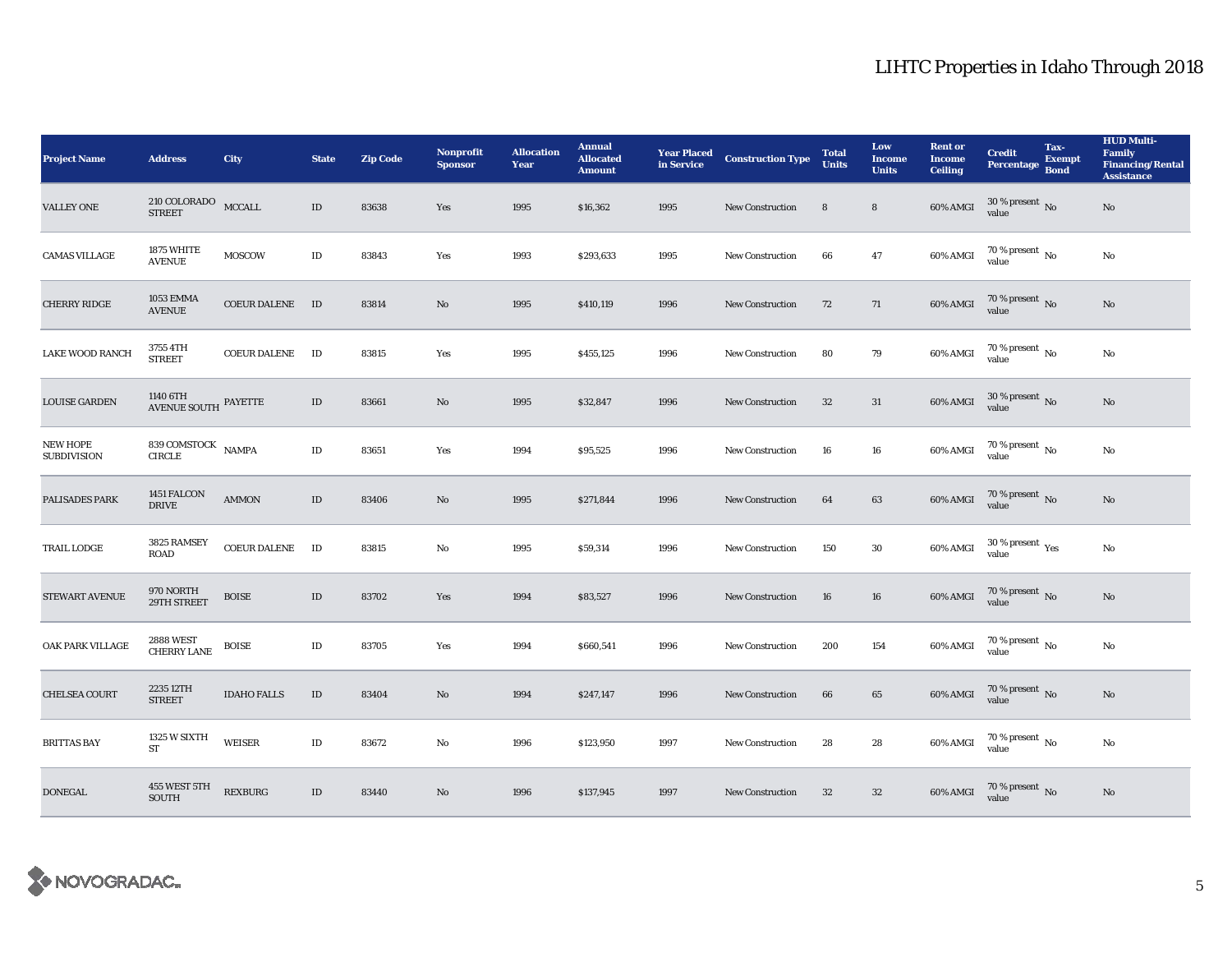| <b>Project Name</b>                         | <b>Address</b>                                       | City                | <b>State</b> | <b>Zip Code</b> | <b>Nonprofit</b><br><b>Sponsor</b> | <b>Allocation</b><br>Year | <b>Annual</b><br><b>Allocated</b><br><b>Amount</b> | <b>Year Placed<br/>in Service</b> | <b>Construction Type</b> | <b>Total</b><br><b>Units</b> | Low<br><b>Income</b><br><b>Units</b> | <b>Rent or</b><br><b>Income</b><br><b>Ceiling</b> | <b>Credit</b><br>Percentage          | Tax-<br><b>Exempt</b><br><b>Bond</b> | <b>HUD Multi-</b><br>Family<br><b>Financing/Rental</b><br><b>Assistance</b> |
|---------------------------------------------|------------------------------------------------------|---------------------|--------------|-----------------|------------------------------------|---------------------------|----------------------------------------------------|-----------------------------------|--------------------------|------------------------------|--------------------------------------|---------------------------------------------------|--------------------------------------|--------------------------------------|-----------------------------------------------------------------------------|
| <b>SILVER LAKE</b>                          | 692 WEST<br><b>WILBUR</b><br><b>AVENUE</b>           | <b>COEUR DALENE</b> | ID           | 83814           | No                                 | 1996                      | \$218,918                                          | 1997                              | <b>New Construction</b>  | 45                           | 39                                   | 60% AMGI                                          | $70$ % present $\,$ No $\,$<br>value |                                      | $\mathbf{No}$                                                               |
| DIAMOND COURT                               | 5315 DIAMOND<br>CIRCLE                               | <b>CHUBBOCK</b>     | $\rm ID$     | 83202           | Yes                                | 1996                      | \$321,785                                          | 1997                              | <b>New Construction</b>  | 96                           | 72                                   | $60\%$ AMGI                                       | $70$ % present $\,$ No value         |                                      | No                                                                          |
| <b>BALTRAY</b>                              | 1285 SOUTH<br><b>LINCOLN</b><br><b>AVENUE</b>        | <b>JEROME</b>       | $\rm ID$     | 83338           | No                                 | 1997                      | \$168,493                                          | 1998                              | <b>New Construction</b>  | 36                           | $\bf 35$                             | 60% AMGI                                          | $70$ % present $_{\rm{No}}$          |                                      | No                                                                          |
| <b>BITTERROOT PARK</b>                      | $310$ CATHERINE $\,$ SALMON $\,$<br><b>LANE</b>      |                     | $\rm ID$     | 83467           | $\mathbf{No}$                      | 1997                      | \$58,237                                           | 1998                              | New Construction         | 24                           | 23                                   | 60% AMGI                                          | $30\,\%$ present $\,$ No value       |                                      | No                                                                          |
| CARNOUSTIE                                  | 604 WEST FIR<br><b>STREET</b>                        | <b>SHELLEY</b>      | $\rm ID$     | 83274           | No                                 | 1998                      | \$168,745                                          | 1998                              | New Construction         | 36                           | $\bf 35$                             | 60% AMGI                                          | $70$ % present $_{\rm{No}}$          |                                      | No                                                                          |
| <b>CARRIAGE LANE</b>                        | 2510<br>WHISPERING<br>PINE DRIVE                     | <b>TWIN FALLS</b>   | $\rm ID$     | 83301           | Yes                                | 1996                      | \$173,767                                          | 1998                              | <b>New Construction</b>  | 42                           | 32                                   | 60% AMGI                                          | $70$ % present $_{\rm{No}}$          |                                      | No                                                                          |
| <b>COLMAR VILLAGE</b>                       | 1325 WEST 6TH WEISER<br><b>STREET</b>                |                     | $\rm ID$     | 83672           | No                                 | 1997                      | \$94,703                                           | 1998                              | <b>New Construction</b>  | 20                           | 20                                   | 60% AMGI                                          | $70$ % present $\,$ No value         |                                      | No                                                                          |
| HOMEDALE GARDEN                             | $409$ SOUTH $1ST$ $\quad$ HOMEDALE $STREET$ WEST     |                     | $\rm ID$     | 83628           | $\mathbf{No}$                      | 1997                      | \$38,353                                           | 1998                              | New Construction         | 24                           | 23                                   | 60% AMGI                                          | $30\,\%$ present $\,$ No value       |                                      | No                                                                          |
| <b>PRESTWICK</b>                            | <b>1285 SOUTH</b><br><b>LINCOLN</b><br><b>AVENUE</b> | <b>JEROME</b>       | $\rm ID$     | 83338           | No                                 | 1997                      | \$132,980                                          | 1998                              | New Construction         | 28                           | $\bf 27$                             | 60% AMGI                                          | $70\,\%$ present $_{\rm{No}}$        |                                      | No                                                                          |
| <b>SKYVIEW TERRACE</b>                      | 945 WEST 5TH<br><b>NORTH</b>                         | MOUNTAIN HOME ID    |              | 83647           | Yes                                | 1997                      | \$232,578                                          | 1998                              | <b>New Construction</b>  | 56                           | 55                                   | 60% AMGI                                          | $70\,\%$ present $\,$ No value       |                                      | No                                                                          |
| TWIN FALLS GARDEN                           | <b>340 LOIS</b><br><b>STREET</b>                     | TWIN FALLS          | $\rm ID$     | 83301           | No                                 | 1996                      | \$191,165                                          | 1998                              | New Construction         | 42                           | 41                                   | 60% AMGI                                          | $70\,\%$ present $_{\rm{No}}$        |                                      | No                                                                          |
| <b>WESTERN GAILES</b>                       | 1285 LINCOLN<br><b>AVENUE</b>                        | <b>JEROME</b>       | $\rm ID$     | 83338           | No                                 | 1997                      | \$151,172                                          | 1998                              | <b>New Construction</b>  | 32                           | $32\phantom{.0}$                     | 60% AMGI                                          | $70\,\%$ present $\,$ No value       |                                      | No                                                                          |
| <b>TURNBERRY AT</b><br><b>VILLAGE GREEN</b> | 831 TAMARACK LEWISTON<br><b>DRIVE</b>                |                     | $\rm ID$     | 83501           | No                                 | 1996                      | \$367,274                                          | 1998                              | <b>New Construction</b>  | 78                           | 77                                   | 60% AMGI                                          | $70\,\%$ present $_{\rm{No}}$        |                                      | No                                                                          |

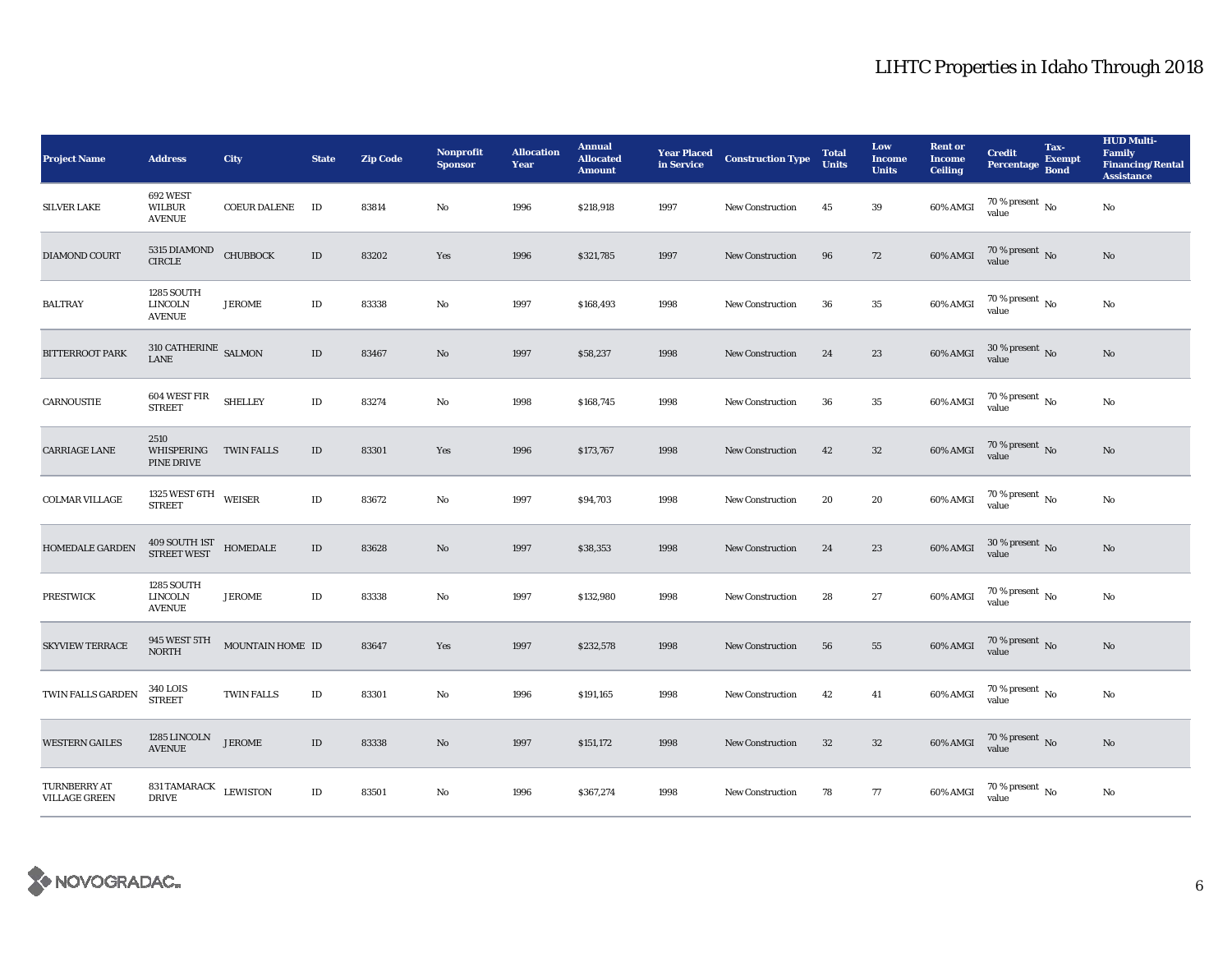| <b>Project Name</b>     | <b>Address</b>                                         | City                             | <b>State</b> | <b>Zip Code</b> | Nonprofit<br><b>Sponsor</b> | <b>Allocation</b><br>Year | <b>Annual</b><br><b>Allocated</b><br><b>Amount</b> | <b>Year Placed<br/>in Service</b> | <b>Construction Type</b> | <b>Total</b><br><b>Units</b> | Low<br><b>Income</b><br><b>Units</b> | <b>Rent or</b><br><b>Income</b><br><b>Ceiling</b> | <b>Credit</b><br>Percentage Bond        | Tax-<br>Exempt | <b>HUD Multi-</b><br>Family<br><b>Financing/Rental</b><br><b>Assistance</b> |
|-------------------------|--------------------------------------------------------|----------------------------------|--------------|-----------------|-----------------------------|---------------------------|----------------------------------------------------|-----------------------------------|--------------------------|------------------------------|--------------------------------------|---------------------------------------------------|-----------------------------------------|----------------|-----------------------------------------------------------------------------|
| <b>GLENEAGLES</b>       | $1846$ HARRISON $\:$ TWIN FALLS $\:$                   |                                  | $\rm ID$     | 83301           | $\mathbf{No}$               | 1998                      | \$131,065                                          | 1999                              | New Construction         | 30                           | 29                                   | 60% AMGI                                          | $70\,\%$ present $\,$ No value          |                | $\mathbf{No}$                                                               |
| <b>KENMARE TRACE</b>    | 660 SOUTH<br>12TH STREET                               | <b>PAYETTE</b>                   | $\rm ID$     | 83661           | No                          | 1999                      | \$180,333                                          | 1999                              | New Construction         | 36                           | $\bf 35$                             | $60\%$ AMGI                                       | $70$ % present $\,$ No value            |                | No                                                                          |
| <b>MARYLAND VILLAGE</b> | 1737<br>SUNNYRIDGE<br>ROAD                             | <b>NAMPA</b>                     | $\rm ID$     | 83686           | $\mathbf{No}$               | 1998                      | \$192,024                                          | 1999                              | <b>New Construction</b>  | 40                           | $39\,$                               | 60% AMGI                                          | $70$ % present $\,$ No $\,$ value       |                | $\rm No$                                                                    |
| <b>PARKVIEW</b>         | 415 SUNSET<br><b>COURT</b>                             | <b>CALDWELL</b>                  | $\rm ID$     | 83605           | No                          | 1997                      | \$391,832                                          | 1999                              | New Construction         | 87                           | $77\,$                               | 60% AMGI                                          | $70\,\%$ present $\,$ No value          |                | No                                                                          |
| PRESTON VISTA APTS      | 250 E FOURTH<br>N                                      | <b>PRESTON</b>                   | $\rm ID$     | 83263           | No                          | 1997                      | \$166,238                                          | 1999                              | <b>New Construction</b>  | 36                           | 36                                   | 60% AMGI                                          | $70$ % present $\,$ No value            |                | $\mathbf{N}\mathbf{o}$                                                      |
| SILVER LAKE II          | 698 WEST<br><b>WILBUR</b><br><b>AVENUE</b>             | <b>COEUR DALENE</b>              | $\rm ID$     | 83814           | No                          | 1998                      | \$328,774                                          | 1999                              | New Construction         | 60                           | 53                                   | 60% AMGI                                          | $70\,\%$ present $\,$ No value          |                | No                                                                          |
| TRALEE                  | $270$ SOUTH $3\mathrm{RD}$ RIGBY<br><b>WEST</b>        |                                  | $\rm ID$     | 83549           | $\mathbf{N}\mathbf{o}$      | 1998                      | \$168,418                                          | 1999                              | New Construction         | 36                           | $\bf 35$                             | 60% AMGI                                          | $70$ % present $\,$ No value            |                | $\rm No$                                                                    |
| <b>WEST TISBURY</b>     | 455 WEST 5TH<br>STREET SOUTH                           | <b>REXBURG</b>                   | $\rm ID$     | 83440           | No                          | 1997                      | \$75,133                                           | 1999                              | New Construction         | 34                           | 33                                   | 60% AMGI                                          | $30\,\%$ present $\,$ No value          |                | No                                                                          |
| <b>WESTPORT</b>         | A101                                                   | 201 LEE STREET AMERICAN FALLS ID |              | 83201           | $\mathbf{No}$               | 1999                      | \$173,029                                          | 1999                              | New Construction         | 31                           | $31\,$                               | 60% AMGI                                          | $70$ % present $\,$ No value            |                | $\mathbf{No}$                                                               |
| <b>GATEWAY CROSSING</b> | 211 NORTH<br><b>GATEWAY</b><br><b>STREET</b>           | <b>NAMPA</b>                     | $\rm ID$     | 83687           | Yes                         | 1996                      | \$357,788                                          | 1999                              | New Construction         | 73                           | 72                                   | 60% AMGI                                          | 70 % present<br>value                   |                | $\rm No$                                                                    |
| CREEKBRIDGE COURT       | $2131\ \mathrm{3RD}$ NAMPA STREET NORTH                |                                  | $\rm ID$     | 83687           | No                          | 1999                      | \$342,669                                          | 2000                              | New Construction         | 60                           | 45                                   |                                                   | 60% AMGI 70 % present No                |                | $\mathbf{No}$                                                               |
| FOX CREEK PLACE         | 101<br>HONEYSUCKLE DRIGGS<br><b>LOOP</b>               |                                  | $\rm ID$     | 83422           | Yes                         | 2000                      | \$156,142                                          | 2000                              | <b>New Construction</b>  | 32                           | 24                                   | 60% AMGI                                          | $70\,\%$ present $\,$ No value          |                | No                                                                          |
| <b>MALLARD POINTE</b>   | $503$ EAST $50\mathrm{TH}$ $$\sf{GARDEN}\;{\rm CITY}$$ |                                  | $\rm ID$     | 83714           | No                          | 1999                      | \$240,460                                          | 2000                              | <b>New Construction</b>  | 158                          | 157                                  | 60% AMGI                                          | $30\,\%$ present $\,\mathrm{Yes}$ value |                | $\mathbf{No}$                                                               |

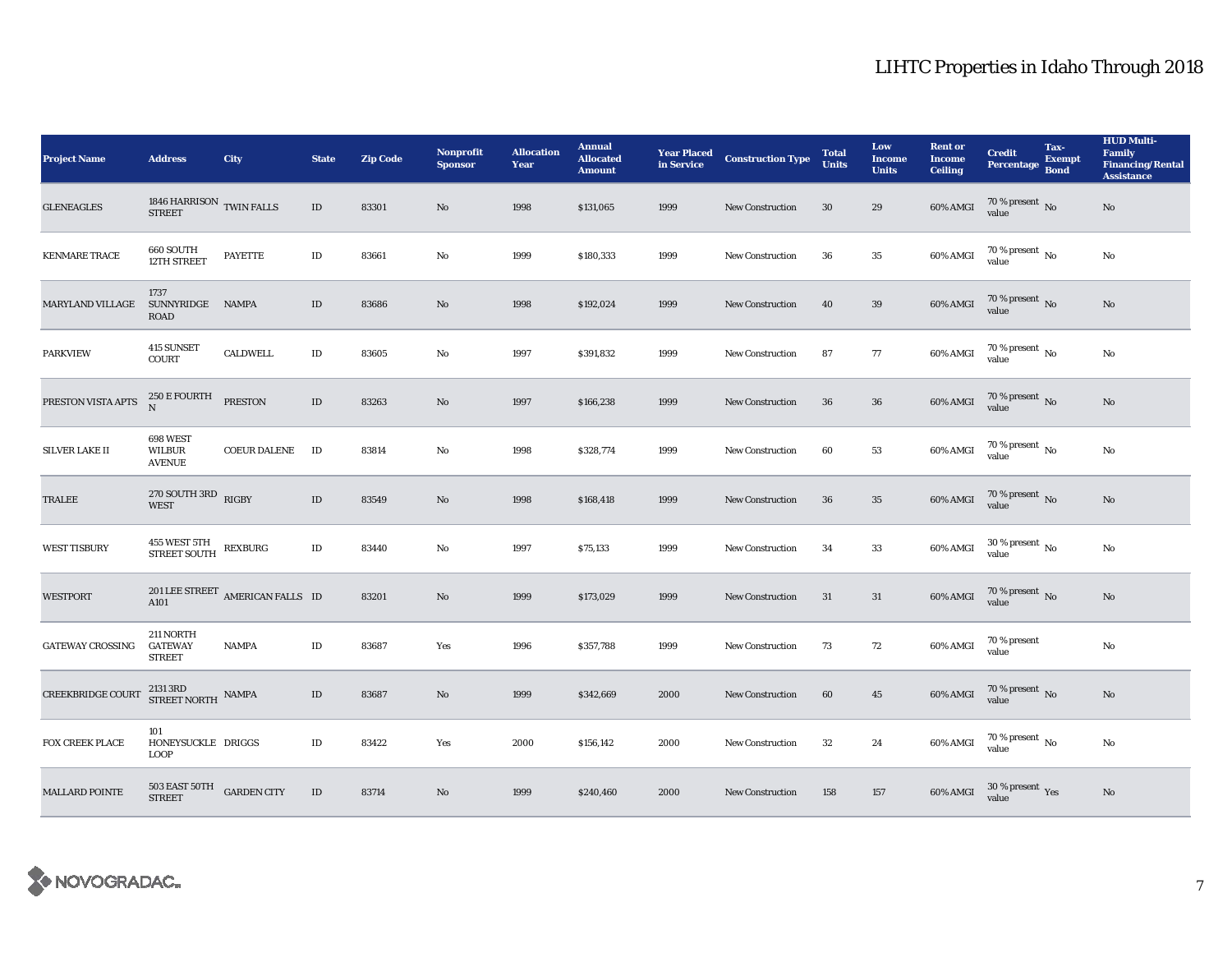| <b>Project Name</b>                  | <b>Address</b>                                        | City                | <b>State</b> | <b>Zip Code</b> | <b>Nonprofit</b><br><b>Sponsor</b> | <b>Allocation</b><br>Year | <b>Annual</b><br><b>Allocated</b><br><b>Amount</b> | <b>Year Placed<br/>in Service</b> | <b>Construction Type</b> | <b>Total</b><br><b>Units</b> | Low<br><b>Income</b><br><b>Units</b> | <b>Rent or</b><br><b>Income</b><br><b>Ceiling</b> | <b>Credit</b><br>Percentage             | Tax-<br>Exempt<br><b>Bond</b> | <b>HUD Multi-</b><br>Family<br><b>Financing/Rental</b><br><b>Assistance</b> |
|--------------------------------------|-------------------------------------------------------|---------------------|--------------|-----------------|------------------------------------|---------------------------|----------------------------------------------------|-----------------------------------|--------------------------|------------------------------|--------------------------------------|---------------------------------------------------|-----------------------------------------|-------------------------------|-----------------------------------------------------------------------------|
| <b>PORTSTEWART</b>                   | 4321 SOUTH<br>10TH AVENUE                             | <b>CALDWELL</b>     | $\rm ID$     | 83607           | No                                 | 2000                      | \$114,738                                          | 2000                              | New Construction         | 30                           | 23                                   | 60% AMGI                                          | $70$ % present $\,$ No $\,$<br>value    |                               | $\mathbf{No}$                                                               |
| RIVER PLAZA                          | 1249 GRAND<br><b>AVENUE</b>                           | <b>BOISE</b>        | $\rm ID$     | 83702           | Yes                                | 1998                      | \$423,409                                          | 2000                              | New Construction         | 116                          | 87                                   | 60% AMGI                                          | $70$ % present $\,$ No value            |                               | $\mathbf{N}\mathbf{o}$                                                      |
| <b>TETON APTS</b>                    | 2775 ST CLAIR<br>RD                                   | <b>IDAHO FALLS</b>  | $\rm ID$     | 83404           | No                                 | 2002                      | \$310,403                                          | 2000                              | <b>New Construction</b>  | 156                          | 155                                  | 60% AMGI                                          | $30\,\%$ present $\,\mathrm{Yes}$ value |                               |                                                                             |
| TROON                                | 2945 JUNIPER<br><b>DRIVE</b>                          | <b>LEWISTON</b>     | $\rm ID$     | 83501           | $\mathbf{N}\mathbf{o}$             | 1999                      | \$148,481                                          | 2000                              | New Construction         | 40                           | 31                                   | 60% AMGI                                          | $70$ % present $\,$ No value            |                               | $\mathbf{No}$                                                               |
| <b>COEUR DALENE</b><br><b>SENIOR</b> | <b>7712 NORTH</b><br><b>HEARTLAND</b><br><b>DRIVE</b> | <b>COEUR DALENE</b> | ID           | 83815           | Yes                                | 1999                      | \$158,834                                          | 2000                              | New Construction         | 38                           | 29                                   | 60% AMGI                                          | $70$ % present $\,$ No value            |                               | No                                                                          |
| <b>AUTUMN COURT</b>                  | 501 EAST 12TH<br><b>STREET</b>                        | <b>EMMETT</b>       | ID           | 83617           | No                                 | 2001                      | \$62,996                                           | 2001                              | <b>New Construction</b>  | 30                           | 29                                   | 60% AMGI                                          | $30\,\%$ present $\,$ No value          |                               | $\mathbf{N}\mathbf{o}$                                                      |
| <b>BALMORAL</b>                      | 851<br>SHENANDOAH HAILEY<br><b>DRIVE</b>              |                     | $\rm ID$     | 83333           | No                                 | 2000                      | \$378,883                                          | 2001                              | <b>New Construction</b>  | 120                          | 118                                  | 60% AMGI                                          | $30\,\%$ present $\,\mathrm{Yes}$ value |                               | No                                                                          |
| <b>HAYDEN COUNTRY</b><br>RIDGE       | 61 EAST<br><b>COUNTRY</b><br><b>RIDGE DRIVE</b>       | <b>HAYDEN</b>       | $\rm ID$     | 83835           | $\mathbf{N}\mathbf{o}$             | 2000                      | \$274,694                                          | 2001                              | New Construction         | 45                           | 39                                   | 60% AMGI                                          | $70$ % present $\,$ No value            |                               | $\mathbf{No}$                                                               |
| <b>IDANHA</b>                        | $928$ WEST MAIN $_{\rm BOISE}$<br><b>STREET</b>       |                     | $\rm ID$     | 83702           | No                                 | 1999                      | \$215,481                                          | 2001                              | Acquisition and Rehab 53 |                              | 39                                   | 60% AMGI                                          | $70\,\%$ present $_{\rm{No}}$           |                               | $\mathbf{No}$                                                               |
| <b>KACY MEADOWS</b>                  | 37 KACY<br><b>MEADOWS</b><br>LANE                     | <b>BUHL</b>         | $\rm ID$     | 83316           | No                                 | 2000                      | \$196,624                                          | 2001                              | <b>New Construction</b>  | 36                           | $35\,$                               | 60% AMGI                                          | $70\,\%$ present $\,$ No value          |                               | $\rm No$                                                                    |
| MARYLAND VILLAGE II SUNNYRIDGE       | 1737 1727<br><b>ROAD</b>                              | <b>NAMPA</b>        | $\rm ID$     | 83686           | No                                 | 2000                      | \$162,863                                          | 2001                              | New Construction         | 40                           | $31\,$                               | 60% AMGI                                          | $70\,\%$ present $\,$ No value          |                               | No                                                                          |
| MEADOWBROOK -<br><b>EMMETT</b>       | $709\, \rm{WEST}$ MAIN $\,$ EMMETT STREET             |                     | $\rm ID$     | 83617           | No                                 | 1999                      | \$219,699                                          | 2001                              | <b>New Construction</b>  | 36                           | $36\,$                               | <b>60% AMGI</b>                                   | $70\,\%$ present $\,$ No value          |                               | $\mathbf{No}$                                                               |
| NORTHPARKE                           | 175 EAST 12TH<br><b>NORTH</b>                         | MOUNTAIN HOME ID    |              | 83647           | Yes                                | 2000                      | \$184,355                                          | 2001                              | <b>New Construction</b>  | 44                           | 34                                   | 60% AMGI                                          | $70\,\%$ present $\,$ No value          |                               | No                                                                          |

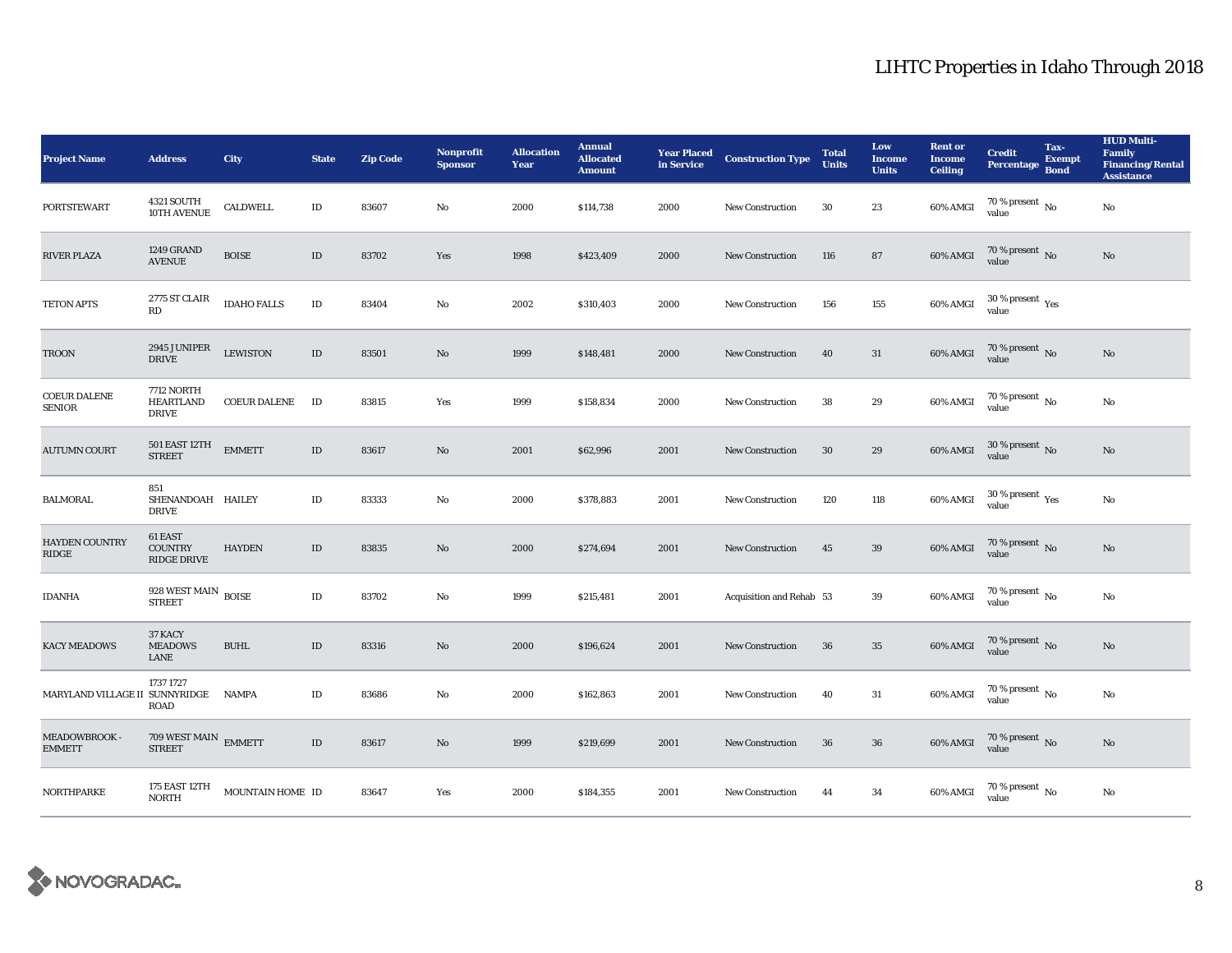| <b>Project Name</b>                      | <b>Address</b>                                                | <b>City</b>         | <b>State</b> | <b>Zip Code</b> | <b>Nonprofit</b><br><b>Sponsor</b> | <b>Allocation</b><br>Year | <b>Annual</b><br><b>Allocated</b><br><b>Amount</b> | <b>Year Placed</b><br>in Service | <b>Construction Type</b> | <b>Total</b><br><b>Units</b> | Low<br><b>Income</b><br><b>Units</b> | <b>Rent or</b><br><b>Income</b><br><b>Ceiling</b> | <b>Credit</b><br>Percentage Bond                    | Tax-<br>Exempt | <b>HUD Multi-</b><br><b>Family</b><br><b>Financing/Rental</b><br><b>Assistance</b> |
|------------------------------------------|---------------------------------------------------------------|---------------------|--------------|-----------------|------------------------------------|---------------------------|----------------------------------------------------|----------------------------------|--------------------------|------------------------------|--------------------------------------|---------------------------------------------------|-----------------------------------------------------|----------------|------------------------------------------------------------------------------------|
| <b>SUNGATE</b>                           | $360\ \mathrm{MARGARET}\quad$ SALMON<br><b>STREET</b>         |                     | $\rm ID$     | 83467           | No                                 | 1999                      | \$177,171                                          | 2001                             | <b>New Construction</b>  | 36                           | 35                                   | 60% AMGI                                          | $70\,\%$ present $\,$ No value                      |                | $\mathbf{No}$                                                                      |
| <b>ASHTON PLACE</b>                      | <b>3904 EAST</b><br><b>USTICK ROAD</b>                        | CALDWELL            | $\rm ID$     | 83605           | No                                 | 2001                      | \$305,744                                          | 2002                             | New Construction         | 48                           | $\bf 47$                             | 60% AMGI                                          | $70$ % present $\,$ No $\,$<br>value                |                | $\rm No$                                                                           |
| <b>BRANDON BAY</b>                       | 660 SOUTH<br>12TH STREET                                      | <b>PAYETTE</b>      | $\rm ID$     | 83661           | $\mathbf{No}$                      | 2000                      | \$152,863                                          | 2002                             | New Construction         | 28                           | $27\,$                               | 60% AMGI                                          | $70$ % present $\,$ No value                        |                | $\rm No$                                                                           |
| FOX CREEK PLACE II                       | 101<br>HONEYSUCKLE DRIGGS<br><b>LOOP</b>                      |                     | $\rm ID$     | 83422           | No                                 | 2002                      | \$127,711                                          | 2002                             | <b>New Construction</b>  | 24                           | $19\,$                               | 60% AMGI                                          | $70\,\%$ present $\,$ No value                      |                | No                                                                                 |
| MT BALDY                                 | 835 KOOTENAI<br>CUT OFF ROAD                                  | <b>PONDERAY</b>     | $\rm ID$     | 83852           | No                                 | 2000                      | \$246,820                                          | 2002                             | New Construction         | 45                           | 39                                   | $60\%$ AMGI                                       | $70$ % present $\,$ No value                        |                | $\rm No$                                                                           |
| SHANNON GLEN AT<br><b>RIVERSIDE</b>      | $10140\text{ WEST}$ GARDEN CITY CHARLIE LANE $\,$ GARDEN CITY |                     | $\rm ID$     | 83714           | Yes                                | 2002                      | \$340,600                                          | 2002                             | <b>New Construction</b>  | 72                           | 56                                   | 60% AMGI                                          | $\frac{70 \text{ %} \times 10000}{\text{value}}$ No |                | $\mathbf{N}\mathbf{o}$                                                             |
| TETON VIEW VILLAGE                       | 519 MOUNTAIN VICTOR<br>LAUREL DRIVE VICTOR                    |                     | $\rm ID$     | 83455           | No                                 | 2001                      | \$217,592                                          | 2002                             | <b>New Construction</b>  | 32                           | 31                                   | 60% AMGI                                          | $70$ % present $\,$ No value                        |                | No                                                                                 |
| <b>COURTYARDS AT</b><br>RIDGECREST (THE) | 6341 BIRCH<br>LANE                                            | <b>NAMPA</b>        | $\rm ID$     | 83687           | No                                 | 2001                      | \$299,440                                          | 2002                             | New Construction         | 60                           | 47                                   | 60% AMGI                                          | $70\,\%$ present $\,$ No value                      |                | No                                                                                 |
| <b>TIMBER COVE</b>                       | <b>8131 WEST</b><br><b>MONTANA</b><br><b>STREET</b>           | <b>RATHDRUM</b>     | $\rm ID$     | 83858           | $\mathbf{N}\mathbf{o}$             | 2002                      | \$154,441                                          | 2002                             | <b>New Construction</b>  | 22                           | 21                                   | 60% AMGI                                          | $70\,\%$ present $\,$ No value                      |                | $\rm No$                                                                           |
| TREEHOUSE -<br><b>RATHDRUM</b>           | <b>14462 NORTH</b><br><b>TREEHOUSE</b><br><b>COURT</b>        | <b>RATHDRUM</b>     | $\rm ID$     | 83858           | No                                 | 2001                      | \$202,018                                          | 2002                             | New Construction         | 36                           | 28                                   | 60% AMGI                                          | $70$ % present $\,$ No $\,$<br>value                |                | $\rm No$                                                                           |
| <b>BALMORAL II</b>                       | 851<br>SHENANDOAH HAILEY<br><b>DRIVE</b>                      |                     | $\rm ID$     | 83333           | No                                 | 2001                      | \$275,395                                          | 2003                             | New Construction         | 72                           | 71                                   | 60% AMGI                                          | $30\,\%$ present $\,\mathrm{Yes}$ value             |                | $\mathbf{No}$                                                                      |
| <b>ELK CREEK</b>                         | 1960 MARTHA<br><b>AVENUE</b>                                  | <b>IDAHO FALLS</b>  | $\rm ID$     | 83404           | No                                 | 2001                      | \$279,551                                          | 2003                             | New Construction         | 60                           | 58                                   | $60\%$ AMGI                                       | $70\,\%$ present $\,$ No value                      |                | No                                                                                 |
| <b>HEARTLAND</b><br>CROSSING             | <b>7745 NORTH</b><br><b>HEARTLAND</b><br><b>DRIVE</b>         | <b>COEUR DALENE</b> | ID           | 83815           | No                                 | 2002                      | \$161,665                                          | 2003                             | <b>New Construction</b>  | 30                           | 23                                   | 60% AMGI                                          | $70\,\%$ present $\,$ No value                      |                | No                                                                                 |

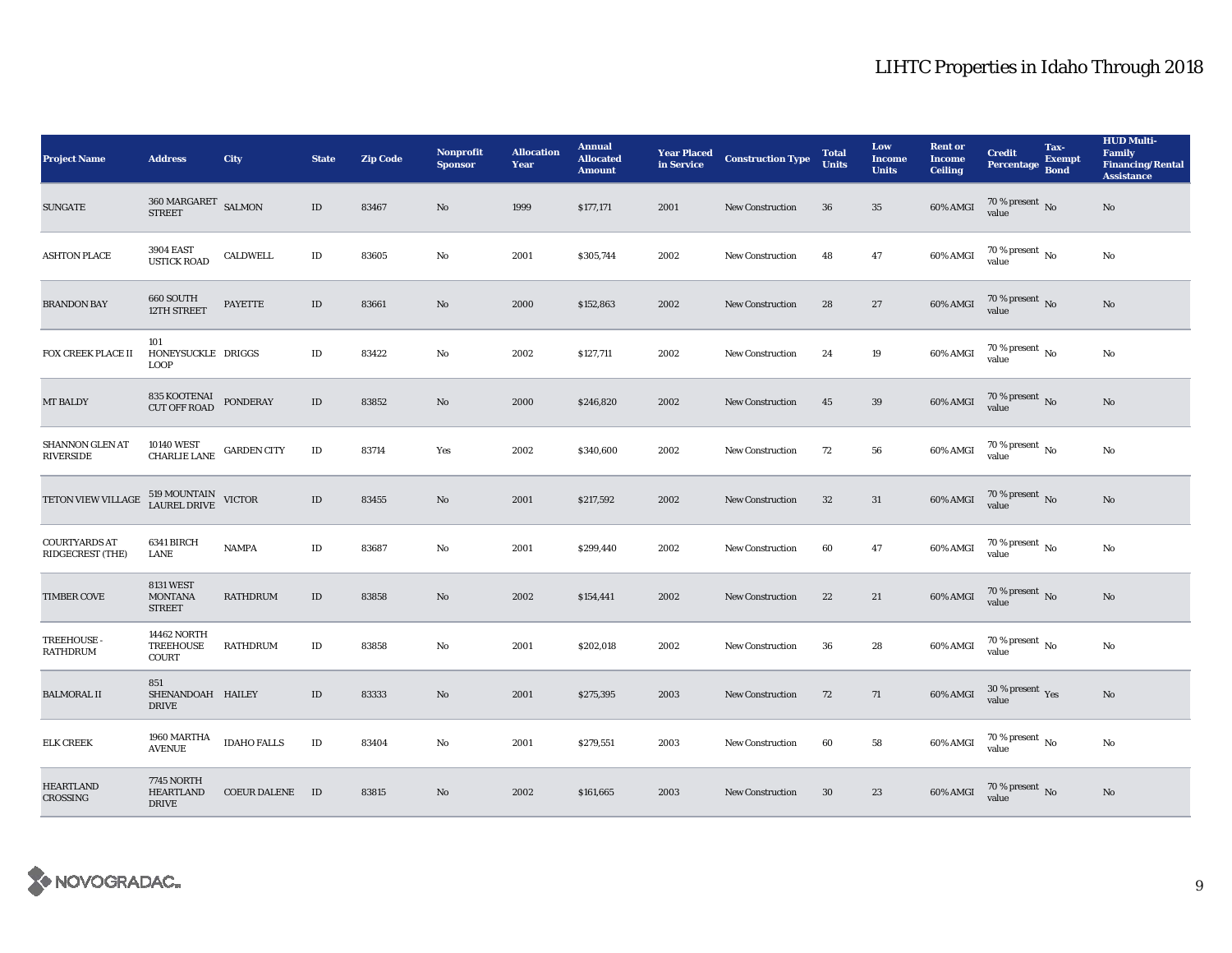| <b>Project Name</b>                         | <b>Address</b>                                        | City              | <b>State</b> | <b>Zip Code</b> | <b>Nonprofit</b><br><b>Sponsor</b> | <b>Allocation</b><br>Year | <b>Annual</b><br><b>Allocated</b><br><b>Amount</b> | <b>Year Placed</b><br>in Service | <b>Construction Type</b> | <b>Total</b><br>Units | Low<br><b>Income</b><br><b>Units</b> | <b>Rent or</b><br><b>Income</b><br><b>Ceiling</b> | <b>Credit</b><br><b>Percentage</b>          | Tax-<br><b>Exempt</b><br><b>Bond</b> | <b>HUD Multi-</b><br>Family<br><b>Financing/Rental</b><br><b>Assistance</b> |
|---------------------------------------------|-------------------------------------------------------|-------------------|--------------|-----------------|------------------------------------|---------------------------|----------------------------------------------------|----------------------------------|--------------------------|-----------------------|--------------------------------------|---------------------------------------------------|---------------------------------------------|--------------------------------------|-----------------------------------------------------------------------------|
| <b>MAIN STREET</b><br><b>STATION</b>        | $438$ WEST MAIN $\,$ REXBURG<br><b>STREET</b>         |                   | ID           | 83440           | No                                 | 2002                      | \$330,876                                          | 2003                             | <b>New Construction</b>  | 68                    | 67                                   | 60% AMGI                                          | $70$ % present $\,$ No $\,$<br>value        |                                      | No                                                                          |
| NEZ PERCE HOUSING I                         | $101\,\mathrm{NEZ}\,\mathrm{PERCE}$ LAPWAI DRIVE      |                   | $\rm ID$     | 83540           | No                                 | 2001                      | \$161,218                                          | 2003                             | Acquisition and Rehab 30 |                       | $30\,$                               | 60% AMGI                                          | <b>Both 30%</b><br>and 70%<br>present value | No                                   | No                                                                          |
| TRAMORE SENIOR                              | <b>1103 PINE</b><br><b>STREET</b>                     | <b>MERIDIAN</b>   | $\rm ID$     | 83642           | No                                 | 2001                      | \$288,665                                          | 2003                             | <b>New Construction</b>  | 72                    | 56                                   | 60% AMGI                                          | $70$ % present $\,$ No value                |                                      | $\mathbf{No}$                                                               |
| <b>VALLEY RUN</b>                           | 620 LINDER<br><b>AVENUE</b>                           | <b>KUNA</b>       | $\rm ID$     | 83634           | $\mathbf{N}\mathbf{o}$             | 2002                      | \$209,375                                          | 2003                             | <b>New Construction</b>  | 32                    | 31                                   | 60% AMGI                                          | $70$ % present $\,$ No value                |                                      | No                                                                          |
| <b>HAYDEN CROSSING</b>                      | 88 WEST<br><b>SARGENT</b><br><b>DRIVE</b>             | <b>HAYDEN</b>     | $\rm ID$     | 83835           | $\mathbf{No}$                      | 2002                      | \$162,526                                          | 2003                             | <b>New Construction</b>  | $30\,$                | 23                                   | 60% AMGI                                          | $70$ % present $\,$ No value                |                                      | No                                                                          |
| <b>CARRIAGE LANE II</b>                     | 2510<br>WHISPERING<br>PINE DRIVE                      | <b>TWIN FALLS</b> | $\rm ID$     | 83301           | No                                 | 2002                      | \$200,040                                          | 2004                             | <b>New Construction</b>  | 36                    | 35                                   | 60% AMGI                                          | $70$ % present $\,$ No value                |                                      | No                                                                          |
| MILL CREEK<br><b>COMMONS</b>                | 287 BOISE<br><b>STREET</b>                            | <b>MIDDLETON</b>  | $\rm ID$     | 83644           | Yes                                | 2003                      | \$213,621                                          | 2004                             | <b>New Construction</b>  | 34                    | 34                                   | 60% AMGI                                          | $70$ % present $_{\rm{No}}$                 |                                      | No                                                                          |
| NORTHPARKE II                               | 175 EAST 12TH<br>NORTH                                | MOUNTAIN HOME ID  |              | 83647           | Yes                                | 2003                      | \$198,869                                          | 2004                             | <b>New Construction</b>  | 36                    | 35                                   | 60% AMGI                                          | $70$ % present $\,$ No value                |                                      | No                                                                          |
| PARK WOOD PLACE                             | <b>15760 NORTH</b><br><b>WESTWOOD</b><br><b>DRIVE</b> | <b>RATHDRUM</b>   | $\rm ID$     | 83858           | No                                 | 2003                      | \$253,191                                          | 2004                             | <b>New Construction</b>  | 36                    | $\bf 35$                             | 60% AMGI                                          | $70$ % present $\,$ No $\,$<br>value        |                                      | No                                                                          |
| <b>SISTERS VILLA</b>                        | 540 NORTH<br><b>EAGLE ROAD</b>                        | EAGLE             | $\rm ID$     | 83616           | Yes                                | 2002                      | \$333,488                                          | 2004                             | <b>New Construction</b>  | 49                    | 48                                   | $60\%$ AMGI                                       | $70\,\%$ present $\,$ No value              |                                      | $\rm No$                                                                    |
| <b>COURTYARDS AT</b><br>RIDGECREST II (THE) | 6341 BIRCH<br>LANE                                    | <b>NAMPA</b>      | $\rm ID$     | 83687           | No                                 | 2003                      | \$321,064                                          | 2004                             | <b>New Construction</b>  | 54                    | 48                                   | 60% AMGI                                          | $70\,\%$ present $_{\rm{No}}$               |                                      | No                                                                          |
| FOOTHILLS (THE)                             | <b>2308 EAST</b><br><b>FRANKLIN</b><br>ROAD           | <b>MERIDIAN</b>   | $\rm ID$     | 83642           | No                                 | 2003                      | \$371,037                                          | 2004                             | <b>New Construction</b>  | 54                    | 53                                   | $60\%$ AMGI                                       | $70\,\%$ present $\,$ No value              |                                      | No                                                                          |
| <b>CIVIC PLAZA</b>                          | 190 EAST<br><b>FRONT STREET</b>                       | <b>BOISE</b>      | $\rm ID$     | 83702           | No                                 | 2002                      | \$2,239,048                                        | 2004                             | <b>New Construction</b>  | 299                   | 296                                  | 60% AMGI                                          | $30\,\%$ present $\,\mathrm{Yes}$ value     |                                      | No                                                                          |

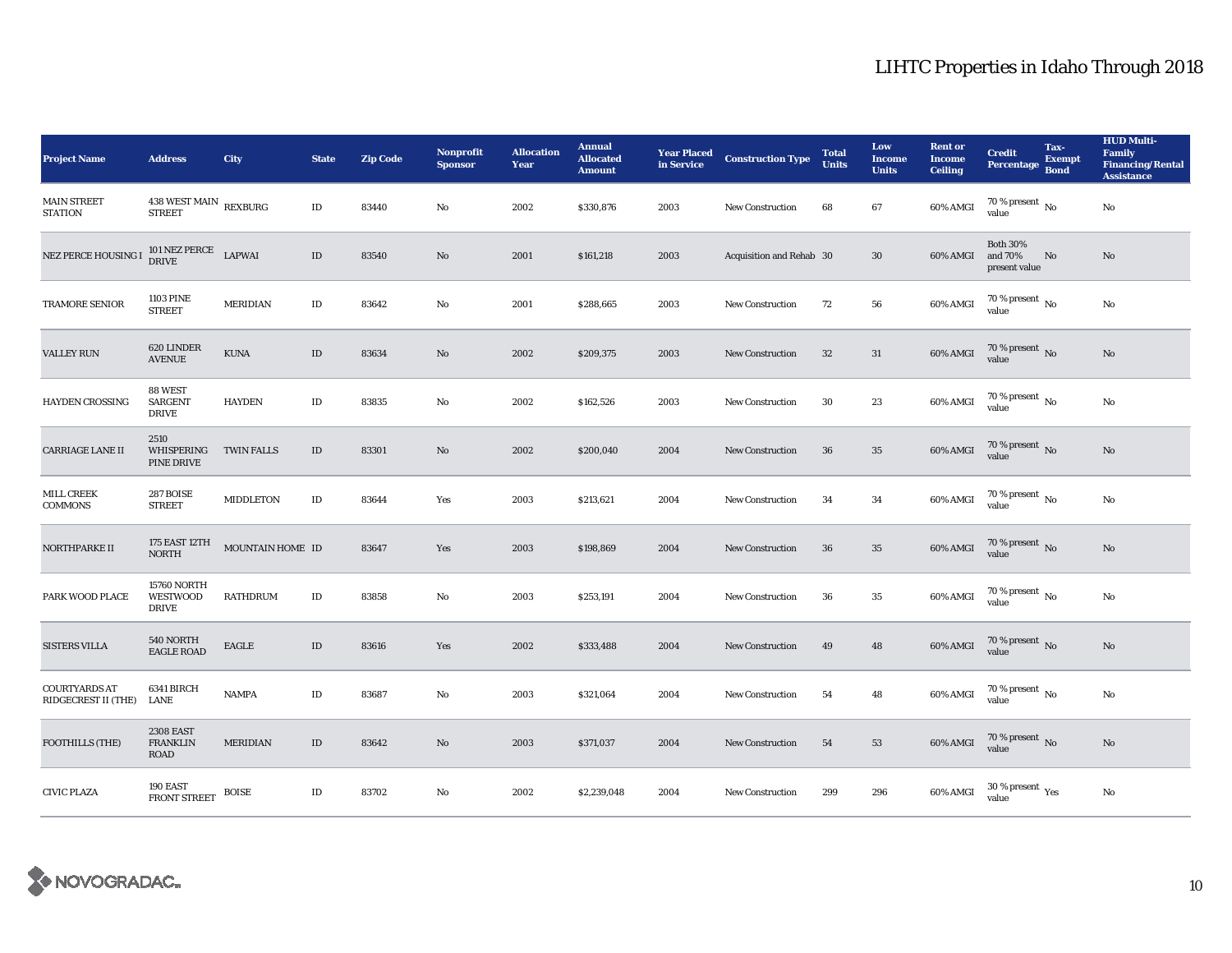| <b>Project Name</b>                     | <b>Address</b>                                                          | City                | <b>State</b> | <b>Zip Code</b> | <b>Nonprofit</b><br><b>Sponsor</b> | <b>Allocation</b><br>Year | <b>Annual</b><br><b>Allocated</b><br><b>Amount</b> | <b>Year Placed</b><br>in Service | <b>Construction Type</b> | <b>Total</b><br><b>Units</b> | Low<br>Income<br><b>Units</b> | <b>Rent or</b><br><b>Income</b><br><b>Ceiling</b> | <b>Credit</b><br>Percentage Bond            | Tax-<br><b>Exempt</b> | <b>HUD Multi-</b><br><b>Family</b><br><b>Financing/Rental</b><br><b>Assistance</b> |
|-----------------------------------------|-------------------------------------------------------------------------|---------------------|--------------|-----------------|------------------------------------|---------------------------|----------------------------------------------------|----------------------------------|--------------------------|------------------------------|-------------------------------|---------------------------------------------------|---------------------------------------------|-----------------------|------------------------------------------------------------------------------------|
| <b>BERKSHIRE</b>                        | 291 EAST MAINE $\,$ NAMPA<br><b>AVENUE</b>                              |                     | $\rm ID$     | 83686           | No                                 | 2002                      | \$342,388                                          | 2004                             | <b>New Construction</b>  | 60                           | 47                            | 60% AMGI                                          | $70$ % present $\,$ No $\,$<br>value        |                       | No                                                                                 |
| <b>WOODLAND</b><br>CROSSING             | 839 KOOTENAI<br>CUT OFF ROAD                                            | <b>PONDERAY</b>     | $\rm ID$     | 83852           | No                                 | 2003                      | \$203,462                                          | 2004                             | New Construction         | 40                           | 31                            | 60% AMGI                                          | 70 % present $\,$ No $\,$<br>value          |                       | $\rm No$                                                                           |
| <b>CARNOUSTIE II</b>                    | 604 WEST FIR<br><b>STREET</b>                                           | <b>SHELLEY</b>      | $\rm ID$     | 83274           | $\mathbf{No}$                      | 2004                      | \$260,974                                          | 2005                             | <b>New Construction</b>  | 31                           | $31\,$                        | 60% AMGI                                          | $70$ % present $\,$ No value                |                       | $\rm No$                                                                           |
| PARK RIDGE                              | $3321$ EAST PARK $\,$ POST FALLS RIDGE LOOP                             |                     | $\rm ID$     | 83854           | No                                 | 2003                      | \$483,216                                          | 2005                             | New Construction         | 54                           | 53                            | 60% AMGI                                          | $70$ % present $\,$ No $\,$<br>value        |                       | No                                                                                 |
| <b>SAGEWOOD SENIOR</b>                  | 4815 LEANNE<br><b>AVENUE</b>                                            | ${\tt CALDWELL}$    | $\rm ID$     | 83607           | Yes                                | 2003                      | \$287,215                                          | 2005                             | New Construction         | 48                           | 47                            | 60% AMGI                                          | $70$ % present $\,$ No value                |                       | $\mathbf{N}\mathbf{o}$                                                             |
| <b>KATHLEEN CORNERS</b>                 | 3350 WEST<br>KATHY LOOP                                                 | <b>COEUR DALENE</b> | ID           | 83815           | No                                 | 2004                      | \$418,253                                          | 2005                             | <b>New Construction</b>  | 60                           | 53                            | 60% AMGI                                          | $70\,\%$ present $\,$ No value              |                       | No                                                                                 |
| <b>SUNDOWN HEIGHTS</b>                  | 835 PARADE<br><b>AVENUE</b>                                             | <b>LAPWAI</b>       | $\rm ID$     | 83540           | No                                 | 2004                      | \$107,787                                          | 2005                             | <b>New Construction</b>  | 12                           | 12                            | 60% AMGI                                          | $70$ % present $\,$ No $\,$<br>value        |                       | $\mathbf{N}\mathbf{o}$                                                             |
| <b>CREEKSIDE</b>                        | <b>1630 SOUTH</b><br><b>MAIN STREET</b>                                 | MOSCOW              | $\rm ID$     | 83843           | No                                 | 2003                      | \$304,145                                          | 2005                             | <b>New Construction</b>  | 60                           | 53                            | 60% AMGI                                          | $70\,\%$ present $\,$ No value              |                       | No                                                                                 |
| <b>AVALON PARK</b>                      | $5265\ {\rm MESQUITE}$ CHUBBUCK DRIVE                                   |                     | $\rm ID$     | 83202           | Yes                                | 2004                      | \$351,264                                          | 2006                             | New Construction         | 54                           | 53                            | 60% AMGI                                          | $70$ % present $\,$ No value                |                       | No                                                                                 |
| <b>BURRELL STREET</b><br><b>STATION</b> | 1124 BURRELL<br><b>AVENUE</b>                                           | <b>LEWISTON</b>     | $\rm ID$     | 83501           | Yes                                | 2004                      | \$94,475                                           | 2006                             | Acquisition and Rehab 40 |                              | 40                            | 60% AMGI                                          | <b>Both 30%</b><br>and 70%<br>present value | No                    | Yes                                                                                |
| <b>COLLEGE PARK</b>                     | $2000\,\mathrm{COLLEGE}$ $\,$ <code>CALDWELL</code> <code>AVENUE</code> |                     | $\rm ID$     | 83605           | Yes                                | 2004                      | \$70,277                                           | 2006                             | Acquisition and Rehab 18 |                              | 18                            | 60% AMGI                                          | <b>Both 30%</b><br>and 70%<br>present value | No                    | Yes                                                                                |
| DEVON SENIOR                            | $1338$ NORTH $_{\rm COLLEGE\,ROAD}$ TWIN FALLS                          |                     | $\rm ID$     | 83301           | No                                 | 2005                      | \$331,919                                          | 2006                             | New Construction         | 48                           | 47                            | 60% AMGI                                          | $70\,\%$ present $\,$ No value              |                       | No                                                                                 |
| <b>FRANKLIN GROVE</b>                   | 4929 FRANKLIN BOISE<br><b>ROAD</b>                                      |                     | $\rm ID$     | 83705           | Yes                                | 2004                      | \$115,706                                          | 2006                             | Acquisition and Rehab 40 |                              | 40                            | 60% AMGI                                          | <b>Both 30%</b><br>and 70%<br>present value | No                    | Yes                                                                                |

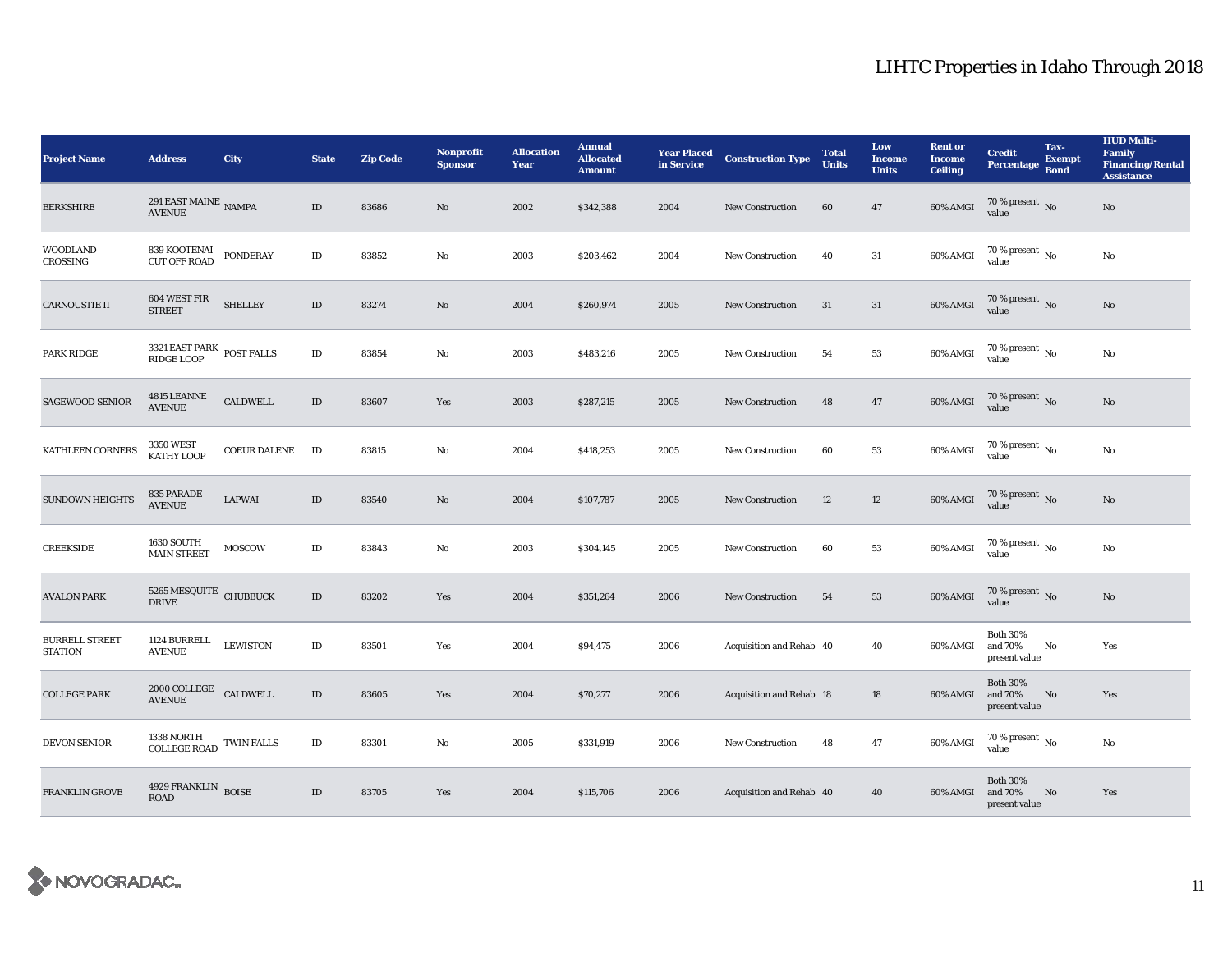| <b>Project Name</b>                          | <b>Address</b>                                       | <b>City</b>        | <b>State</b> | <b>Zip Code</b> | <b>Nonprofit</b><br><b>Sponsor</b> | <b>Allocation</b><br>Year | <b>Annual</b><br><b>Allocated</b><br><b>Amount</b> | <b>Year Placed</b><br>in Service | <b>Construction Type</b> | <b>Total</b><br><b>Units</b> | Low<br>Income<br><b>Units</b> | <b>Rent or</b><br><b>Income</b><br><b>Ceiling</b> | <b>Credit</b><br><b>Percentage</b>          | Tax-<br><b>Exempt</b><br><b>Bond</b> | <b>HUD Multi-</b><br>Family<br><b>Financing/Rental</b><br><b>Assistance</b> |
|----------------------------------------------|------------------------------------------------------|--------------------|--------------|-----------------|------------------------------------|---------------------------|----------------------------------------------------|----------------------------------|--------------------------|------------------------------|-------------------------------|---------------------------------------------------|---------------------------------------------|--------------------------------------|-----------------------------------------------------------------------------|
| <b>KIMBERLY SUNSET</b>                       | 125 SPRUCE<br><b>STREET</b>                          | <b>KIMBERLY</b>    | $\rm ID$     | 83341           | Yes                                | 2004                      | \$75,152                                           | 2006                             | Acquisition and Rehab 24 |                              | 24                            | 60% AMGI                                          | <b>Both 30%</b><br>and 70%<br>present value | No                                   | Yes                                                                         |
| PAYETTE PLAZA                                | 80 NORTH 9TH<br>STREET                               | PAYETTE            | $\rm ID$     | 83661           | Yes                                | 2004                      | \$71,775                                           | 2006                             | Acquisition and Rehab 24 |                              | 24                            | 60% AMGI                                          | <b>Both 30%</b><br>and 70%<br>present value | $\mathbf{N}\mathbf{o}$               | Yes                                                                         |
| RICHLIN<br><b>TOWNHOUSES</b>                 | 727 WEST 13TH<br><b>STREET</b>                       | <b>BURLEY</b>      | $\rm ID$     | 83318           | Yes                                | 2004                      | \$64,365                                           | 2006                             | Acquisition and Rehab 16 |                              | 16                            | 60% AMGI                                          | <b>Both 30%</b><br>and 70%<br>present value | No                                   | Yes                                                                         |
| SHADOW MOUNTAIN                              | $205$ WEST WALL $\,$ IDAHO CITY<br><b>STREET</b>     |                    | $\rm ID$     | 83631           | Yes                                | 2004                      | \$56,323                                           | 2006                             | Acquisition and Rehab 14 |                              | 14                            | 60% AMGI                                          | <b>Both 30%</b><br>and 70%<br>present value | $\rm No$                             | Yes                                                                         |
| SUNNYRIDGE VILLAGE SUNNYRIDGE                | 1717<br>ROAD                                         | <b>NAMPA</b>       | $\rm ID$     | 83686           | Yes                                | 2004                      | \$198,841                                          | 2006                             | Acquisition and Rehab 56 |                              | 56                            | 60% AMGI                                          | <b>Both 30%</b><br>and 70%<br>present value | No                                   | Yes                                                                         |
| TREEHOUSE - BOISE                            | 280 WEST<br>BOISE AVENUE                             | <b>BOISE</b>       | $\rm ID$     | 83706           | Yes                                | 2004                      | \$105,090                                          | 2006                             | Acquisition and Rehab 25 |                              | 25                            | 60% AMGI                                          | <b>Both 30%</b><br>and 70%<br>present value | No                                   | Yes                                                                         |
| <b>WYLIE STREET</b><br><b>STATION</b>        | 4683 WYLIE<br>LANE                                   | <b>BOISE</b>       | $\rm ID$     | 83703           | Yes                                | 2004                      | \$141,794                                          | 2006                             | Acquisition and Rehab 40 |                              | 40                            | 60% AMGI                                          | <b>Both 30%</b><br>and 70%<br>present value | No                                   | Yes                                                                         |
| PARK WOOD PLACE II                           | 15855 NORTH<br>MEYER ROAD                            | RATHDRUM           | $\rm ID$     | 83858           | $\mathbf{N}\mathbf{o}$             | 2005                      | \$218,198                                          | 2006                             | <b>New Construction</b>  | 36                           | 28                            | 60% AMGI                                          | $70$ % present $\,$ No value                |                                      | No                                                                          |
| <b>CREEKSIDE SENIOR</b>                      | 1227<br><b>CREEKSIDE</b><br>LANE                     | <b>MOSCOW</b>      | $\rm ID$     | 83843           | No                                 | 2004                      | \$265,292                                          | 2006                             | <b>New Construction</b>  | 54                           | 47                            | 60% AMGI                                          | $70$ % present $\,$ No value                |                                      | No                                                                          |
| <b>HILLSIDE VILLAGE</b>                      | <b>1126 NORTH</b><br><b>POLK</b><br><b>EXTENSION</b> | <b>MOSCOW</b>      | $\rm ID$     | 83843           | No                                 | 2004                      | \$432,350                                          | 2006                             | <b>New Construction</b>  | 50                           | 50                            | 60% AMGI                                          | $70\,\%$ present $\,$ No value              |                                      | No                                                                          |
| <b>BUTTES AT IDAHO</b><br><b>FALLS (THE)</b> | 555 OLD<br><b>BUTTES ROAD</b>                        | <b>IDAHO FALLS</b> | $\rm ID$     | 83402           | No                                 | 2006                      | \$736,384                                          | 2007                             | <b>New Construction</b>  | 80                           | 79                            | 60% AMGI                                          | $70\,\%$ present $\,$ No value              |                                      | No                                                                          |
| <b>MONTROSE</b>                              | <b>2280 WEST</b><br><b>COMPASS LOOP</b>              | POST FALLS         | $\rm ID$     | 83854           | No                                 | 2006                      | \$645,591                                          | 2007                             | <b>New Construction</b>  | 60                           | 53                            | 60% AMGI                                          | $70\,\%$ present $\,$ No value              |                                      | No                                                                          |
| <b>NORTH CREEK</b>                           | <b>3642 WEST</b><br><b>CHUKAR LOOP</b>               | POST FALLS         | $\rm ID$     | 83854           | Yes                                | 2006                      | \$749,820                                          | 2007                             | <b>New Construction</b>  | 55                           | 54                            | 60% AMGI                                          | 70 % present $\,$ No $\,$<br>value          |                                      | No                                                                          |

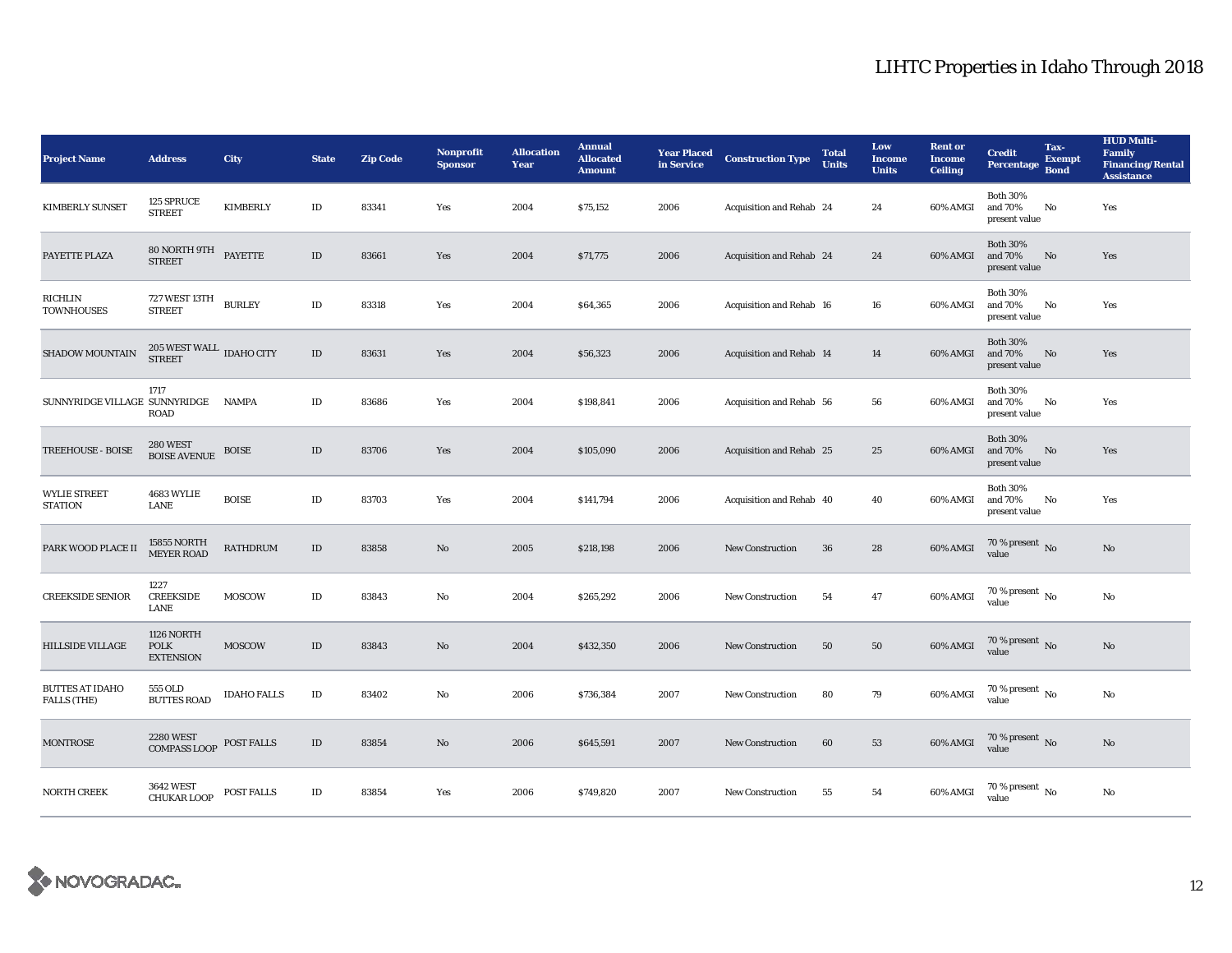| <b>Project Name</b>                       | <b>Address</b>                                       | City                | <b>State</b> | <b>Zip Code</b> | Nonprofit<br><b>Sponsor</b> | <b>Allocation</b><br>Year | <b>Annual</b><br><b>Allocated</b><br><b>Amount</b> | <b>Year Placed</b><br>in Service | <b>Construction Type</b>       | <b>Total</b><br><b>Units</b> | Low<br><b>Income</b><br><b>Units</b> | <b>Rent or</b><br><b>Income</b><br><b>Ceiling</b> | <b>Credit</b><br><b>Percentage</b>          | Tax-<br><b>Exempt</b><br><b>Bond</b> | <b>HUD Multi-</b><br><b>Family</b><br><b>Financing/Rental</b><br><b>Assistance</b> |
|-------------------------------------------|------------------------------------------------------|---------------------|--------------|-----------------|-----------------------------|---------------------------|----------------------------------------------------|----------------------------------|--------------------------------|------------------------------|--------------------------------------|---------------------------------------------------|---------------------------------------------|--------------------------------------|------------------------------------------------------------------------------------|
| <b>RIVER VIEW</b>                         | 256 WEST 3RD<br><b>STREET</b>                        | <b>BURLEY</b>       | $\rm ID$     | 83318           | No                          | 2006                      | \$541,993                                          | 2007                             | <b>New Construction</b>        | 40                           | 39                                   | 60% AMGI                                          | 70 % present $\overline{N}$<br>value        |                                      | $\mathbf{N}\mathbf{o}$                                                             |
| <b>ROSE PARK PLACE</b>                    | 1385 MEGGAN<br><b>STREET</b>                         | <b>BLACKFOOT</b>    | $\rm ID$     | 83221           | Yes                         | 2007                      | \$304,307                                          | 2008                             | <b>New Construction</b>        | 40                           | 39                                   | 60% AMGI                                          | $70$ % present $\,$ No $\,$<br>value        |                                      | No                                                                                 |
| <b>FALLS CREEK</b>                        | 2831 NORTH<br><b>JULIA STREET</b>                    | <b>COEUR DALENE</b> | ID           | 83815           | $\mathbf{No}$               | 2007                      | \$646,389                                          | 2008                             | New Construction               | 170                          | 168                                  | 60% AMGI                                          | 30 % present Yes<br>value                   |                                      | $\rm No$                                                                           |
| NORTHSIDE COURT                           | 140 EAST 8TH<br><b>AVENUE</b>                        | <b>JEROME</b>       | $\rm ID$     | 83338           | No                          | 2007                      | \$187,918                                          | 2008                             | Acquisition and Rehab 44       |                              | 44                                   | 60% AMGI                                          | <b>Both 30%</b><br>and 70%<br>present value | No                                   | No                                                                                 |
| <b>OAKS (THE)</b>                         | 1911 NORTH<br><b>KENNEDY</b><br><b>STREET</b>        | <b>JEROME</b>       | $\rm ID$     | 83338           | $\mathbf{N}\mathbf{o}$      | 2007                      | \$606,769                                          | 2008                             | New Construction               | 40                           | $39\,$                               | $60\%$ AMGI                                       | $70$ % present $\,$ No value                |                                      | $\mathbf{N}\mathbf{o}$                                                             |
| <b>VINEYARD SUITES AT</b><br>INDIAN CREEK | <b>3523 EAST</b><br><b>LINDEN</b><br><b>STREET</b>   | CALDWELL            | $\rm ID$     | 83605           | Yes                         | 2007                      | \$699,058                                          | 2008                             | <b>New Construction</b>        | 50                           | 49                                   | 60% AMGI                                          | $70\,\%$ present $\,$ No value              |                                      | $\rm No$                                                                           |
| <b>APPLE POINTE</b>                       | 3410 NORTH<br>34TH STREET                            | <b>BOISE</b>        | $\rm ID$     | 83703           | Yes                         | 2008                      | \$119,961                                          | 2009                             | Acquisition and Rehab 32       |                              | 32                                   | 60% AMGI                                          | <b>Both 30%</b><br>and 70%<br>present value | No                                   | Yes                                                                                |
| <b>CARDONA SENIOR</b>                     | 4846<br>HAWTHORNE CHUBBUCK<br>ROAD                   |                     | $\rm ID$     | 83202           | No                          | 2008                      | \$446,706                                          | 2009                             | New Construction               | 48                           | 47                                   | $60\%$ AMGI                                       | $70$ % present $\,$ No value                |                                      | No                                                                                 |
| <b>CLOVER CREEK</b>                       | 1200 SOUTH<br>DAVIS STREET                           | <b>JEROME</b>       | $\rm ID$     | 83338           | $\mathbf{N}\mathbf{o}$      | 2008                      | \$50,210                                           | 2009                             | Acquisition and Rehab 22       |                              | 21                                   | 60% AMGI                                          | <b>Both 30%</b><br>and 70%<br>present value | No                                   | No                                                                                 |
| <b>CLOVER CREEK II</b>                    | 250 IST AVENUE $_{\rm BLISS}$<br><b>SOUTH</b>        |                     | $\rm ID$     | 83314           | $\mathbf{N}\mathbf{o}$      | 2008                      | \$43,434                                           | 2009                             | Acquisition and Rehab 17       |                              | 17                                   | 60% AMGI                                          | <b>Both 30%</b><br>and 70%<br>present value | No                                   | No                                                                                 |
| <b>CLOVER CREEK III</b>                   | 500 EAST<br><b>AVENUE C</b>                          | <b>WENDELL</b>      | $\rm ID$     | 83355           | No                          | 2008                      | \$23,165                                           | 2009                             | <b>Acquisition and Rehab 8</b> |                              | $\bf8$                               | 60% AMGI                                          | <b>Both 30%</b><br>and 70%<br>present value | $\mathbf{N}\mathbf{o}$               | No                                                                                 |
| OAKS II (THE)                             | 1911 NORTH<br><b>KENNEDY</b><br><b>STREET</b>        | <b>JEROME</b>       | $\rm ID$     | 83338           | No                          | 2008                      | \$713,343                                          | 2009                             | <b>New Construction</b>        | 44                           | 44                                   | 60% AMGI                                          | $70\,\%$ present $\,$ No value              |                                      | No                                                                                 |
| <b>RIDGEVIEW</b>                          | 1640<br><b>WASHINGTON ST MARIES</b><br><b>AVENUE</b> |                     | $\rm ID$     | 83861           | Yes                         | 2009                      | \$176,920                                          | 2009                             | Acquisition and Rehab 34       |                              | 34                                   | 60% AMGI                                          | <b>Both 30%</b><br>and 70%<br>present value | No                                   | Yes                                                                                |

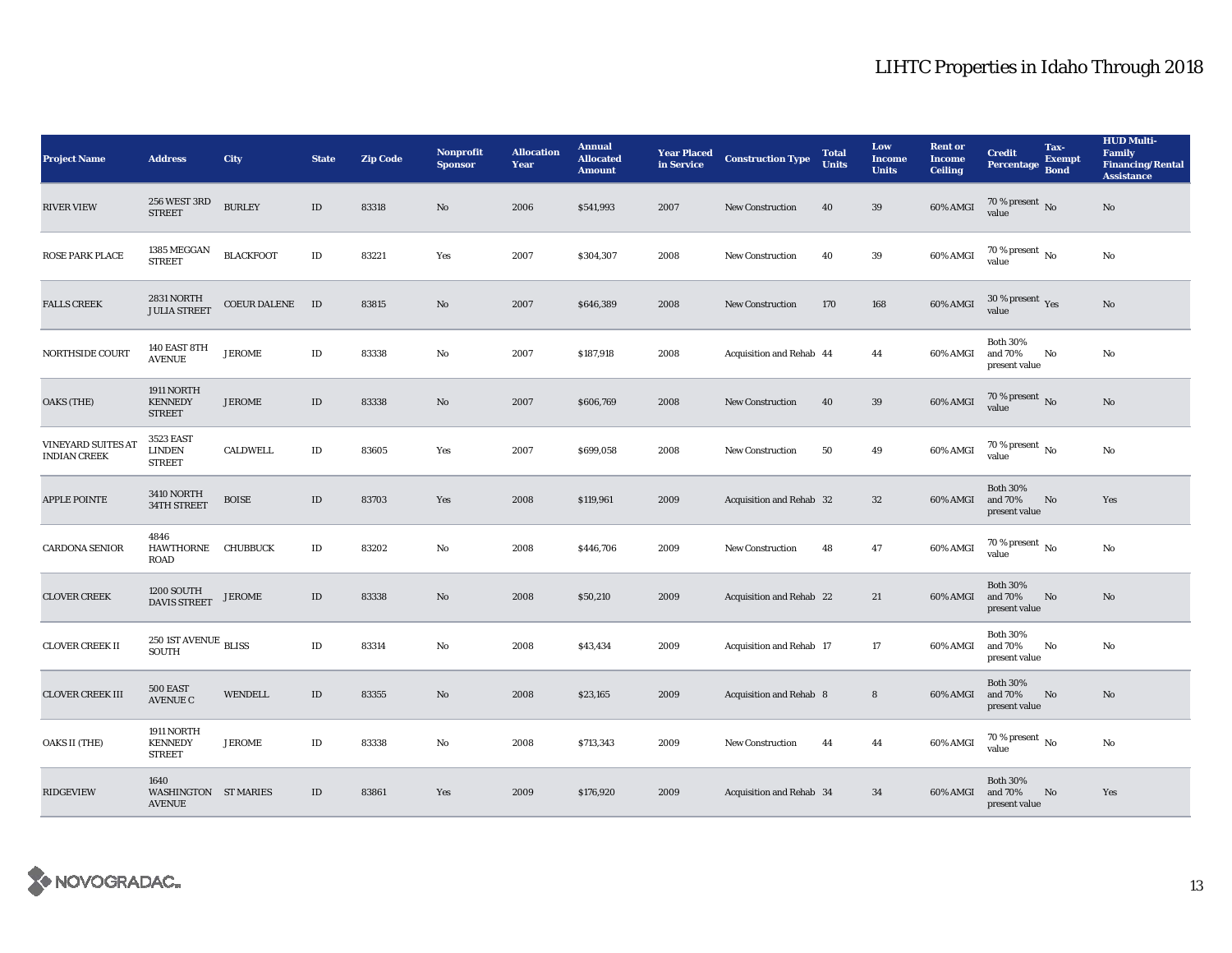| <b>Project Name</b>                      | <b>Address</b>                                    | City               | <b>State</b> | <b>Zip Code</b> | <b>Nonprofit</b><br><b>Sponsor</b> | <b>Allocation</b><br>Year | <b>Annual</b><br><b>Allocated</b><br><b>Amount</b> | <b>Year Placed</b><br>in Service | <b>Construction Type</b> | <b>Total</b><br><b>Units</b> | Low<br><b>Income</b><br><b>Units</b> | <b>Rent or</b><br><b>Income</b><br><b>Ceiling</b> | <b>Credit</b><br><b>Percentage</b>          | Tax-<br><b>Exempt</b><br><b>Bond</b> | <b>HUD Multi-</b><br><b>Family</b><br><b>Financing/Rental</b><br><b>Assistance</b> |
|------------------------------------------|---------------------------------------------------|--------------------|--------------|-----------------|------------------------------------|---------------------------|----------------------------------------------------|----------------------------------|--------------------------|------------------------------|--------------------------------------|---------------------------------------------------|---------------------------------------------|--------------------------------------|------------------------------------------------------------------------------------|
| <b>ROSSLARE SENIOR</b>                   | 1085 HOOPES<br><b>AVENUE</b>                      | <b>IDAHO FALLS</b> | ID           | 83404           | No                                 | 2008                      | \$457,764                                          | 2009                             | <b>New Construction</b>  | 48                           | 47                                   | 60% AMGI                                          | $70$ % present $\,$ No $\,$<br>value        |                                      | No                                                                                 |
| TIMBERLAKE VILLAGE MEADOWVIEW TWIN FALLS | 176<br>LANE                                       |                    | $\rm ID$     | 83301           | Yes                                | 2008                      | \$778,238                                          | 2009                             | <b>New Construction</b>  | 67                           | 66                                   | 60% AMGI                                          | $70$ % present $\,$ No value                |                                      | No                                                                                 |
| WHITMAN HOTEL                            | 122 SOUTH<br><b>MAIN STREET</b>                   | <b>POCATELLO</b>   | $\rm ID$     | 83204           | Yes                                | 2009                      | \$385,630                                          | 2009                             | Acquisition and Rehab 25 |                              | 25                                   | 60% AMGI                                          | $70$ % present $\,$ $_{\rm No}$<br>value    |                                      | No                                                                                 |
| <b>SUNDOWN HEIGHTS II</b>                | 835 PARADE<br><b>AVENUE</b>                       | <b>LAPWAI</b>      | $\rm ID$     | 83540           | $\mathbf{N}\mathbf{o}$             | 2008                      | \$280,868                                          | 2009                             | <b>New Construction</b>  | 15                           | 15                                   | 60% AMGI                                          | 70 % present $\overline{N}$<br>value        |                                      | No                                                                                 |
| <b>PONDEROSA</b>                         | 4107<br>SAMUELSON<br><b>AVENUE</b>                | SANDPOINT          | $\rm ID$     | 83864           | No                                 | 2008                      | \$765,604                                          | 2009                             | <b>New Construction</b>  | 60                           | 53                                   | 60% AMGI                                          | $70$ % present $\,$ No $\,$<br>value        |                                      | No                                                                                 |
| <b>ASPENWOOD</b>                         | $235$ SOUTH $4 \mathrm{TH}$ $$\,$ MONTPELIER $\,$ |                    | $\rm ID$     | 83254           | $\mathbf{N}\mathbf{o}$             | 2009                      | \$1,938,101                                        | 2010                             | Acquisition and Rehab 36 |                              | 35                                   |                                                   | 60% AMGI TCEP only No                       |                                      | Yes                                                                                |
| CANYONSIDE                               | <b>1741 BURKE</b><br><b>ROAD</b>                  | WALLACE            | $\rm ID$     | 83873           | $\mathbf{N}\mathbf{o}$             | 2009                      | \$100                                              | 2010                             | Acquisition and Rehab 24 |                              | 23                                   | 60% AMGI                                          | <b>Both 30%</b><br>and 70%<br>present value | No                                   | No                                                                                 |
| <b>GALWAY</b>                            | <b>2219 WEST</b><br>KARCHER<br>ROAD               | <b>NAMPA</b>       | $\rm ID$     | 83651           | Yes                                | 2010                      | \$341,635                                          | 2010                             | Acquisition and Rehab 56 |                              | 55                                   | 60% AMGI                                          | <b>Both 30%</b><br>and 70%<br>present value | No                                   | No                                                                                 |
| MEADOWBROOK -<br><b>BUHL</b>             | 315 CLEAR<br><b>LAKES ROAD</b>                    | <b>BUHL</b>        | $\rm ID$     | 83316           | No                                 | 2009                      | $\$0$                                              | 2010                             | Acquisition and Rehab 20 |                              | 19                                   | 60% AMGI                                          | TCEP only No                                |                                      | Yes                                                                                |
| <b>RIVERVIEW</b>                         | 1070 SOUTH<br><b>LEADVILLE</b><br><b>AVENUE</b>   | <b>BOISE</b>       | $\rm ID$     | 83706           | Yes                                | 2010                      | \$274,150                                          | 2010                             | Acquisition and Rehab 40 |                              | 40                                   | 60% AMGI                                          | <b>Both 30%</b><br>and 70%<br>present value | $\mathbf{N}\mathbf{o}$               | Yes                                                                                |
| <b>SUMMERHILL</b>                        | 965 HOOPES<br><b>AVENUE</b>                       | <b>IDAHO FALLS</b> | $\rm ID$     | 83404           | Yes                                | 2009                      | \$676,122                                          | 2010                             | <b>New Construction</b>  | 80                           | 71                                   | 60% AMGI                                          | $70$ % present $\,$ No $\,$<br>value        |                                      | No                                                                                 |
| <b>TULLAMORE</b><br><b>COMMONS</b>       | 3797 EAST<br>CARRADALE<br><b>AVENUE</b>           | <b>POST FALLS</b>  | ID           | 83854           | No                                 | 2009                      | \$575,172                                          | 2010                             | <b>New Construction</b>  | 50                           | 44                                   | 60% AMGI                                          | $70\,\%$ present $\,$ No value              |                                      | No                                                                                 |
| TULLAMORE SENIOR -<br><b>LEWISTON</b>    | 908 BRYDEN<br><b>AVENUE</b>                       | <b>LEWISTON</b>    | $\rm ID$     | 83501           | No                                 | 2007                      | \$400,063                                          | 2010                             | <b>New Construction</b>  | 48                           | 47                                   | 60% AMGI                                          | 70 % present $\,$ No $\,$<br>value          |                                      | No                                                                                 |

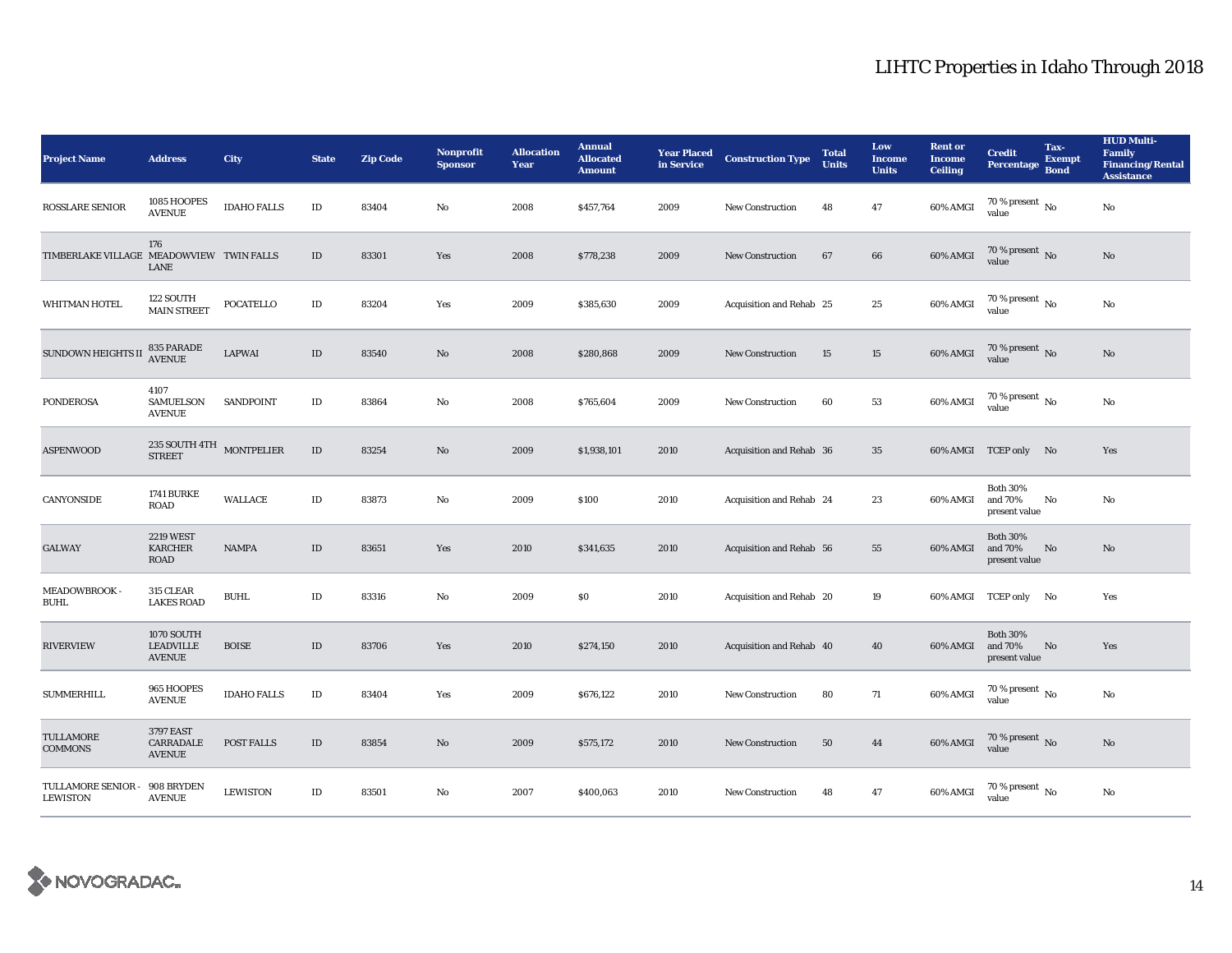| <b>Project Name</b>            | <b>Address</b>                                    | <b>City</b>                                                                                                                                                | <b>State</b> | <b>Zip Code</b> | <b>Nonprofit</b><br><b>Sponsor</b> | <b>Allocation</b><br>Year | <b>Annual</b><br><b>Allocated</b><br><b>Amount</b> | <b>Year Placed<br/>in Service</b> | <b>Construction Type</b>        | <b>Total</b><br><b>Units</b> | Low<br><b>Income</b><br><b>Units</b> | <b>Rent or</b><br><b>Income</b><br><b>Ceiling</b> | <b>Credit</b><br>Percentage Bond            | Tax-<br><b>Exempt</b> | <b>HUD Multi-</b><br>Family<br><b>Financing/Rental</b><br><b>Assistance</b> |
|--------------------------------|---------------------------------------------------|------------------------------------------------------------------------------------------------------------------------------------------------------------|--------------|-----------------|------------------------------------|---------------------------|----------------------------------------------------|-----------------------------------|---------------------------------|------------------------------|--------------------------------------|---------------------------------------------------|---------------------------------------------|-----------------------|-----------------------------------------------------------------------------|
| TULLAMORE SENIOR<br>POST FALLS | 3282<br>CARRADALE<br><b>AVENUE</b>                | POST FALLS                                                                                                                                                 | $\rm ID$     | 83854           | No                                 | 2010                      | \$570,904                                          | 2010                              | New Construction                | 44                           | 44                                   | 60% AMGI                                          | $70\,\%$ present $\,$ No value              |                       | $\mathbf{N}\mathbf{o}$                                                      |
| NORTHWOOD PLACE                | <b>101 PARK</b><br><b>CIRCLE</b>                  | <b>KETCHUM</b>                                                                                                                                             | $\rm ID$     | 83340           | No                                 | 2009                      | \$100                                              | 2010                              | New Construction                | 31                           | $31\,$                               | <b>50% AMGI</b>                                   | $70$ % present $\,$ No value                |                       | $\rm No$                                                                    |
| <b>EDENMOOR</b>                | 308 GRANT<br><b>STREET</b>                        | <b>MOSCOW</b>                                                                                                                                              | $\rm ID$     | 83843           | Yes                                | 2011                      | \$442,749                                          | 2011                              | Acquisition and Rehab 62        |                              | 61                                   | 60% AMGI                                          | <b>Both 30%</b><br>and 70%<br>present value | No                    | No                                                                          |
| HOPE PLAZA                     | <b>1508 HOPE</b><br>LANE                          | <b>CALDWELL</b>                                                                                                                                            | $\rm ID$     | 83607           | Yes                                | 2009                      | $\$0$                                              | 2011                              | <b>New Construction</b>         | 48                           | 47                                   |                                                   | 60% AMGI TCEP only No                       |                       | No                                                                          |
| MILL CREEK                     | 419 MILLER<br><b>STREET</b>                       | <b>LEWISTON</b>                                                                                                                                            | $\rm ID$     | 83501           | Yes                                | 2009                      | \$210,481                                          | 2011                              | Acquisition and Rehab 41        |                              | 40                                   | 60% AMGI                                          | <b>Both 30%</b><br>and 70%<br>present value | No                    | Yes                                                                         |
| RIVERBEND COURT I<br>AND II    | 18 CIRCLE<br><b>DRIVE</b>                         | <b>FRUITLAND</b>                                                                                                                                           | $\rm ID$     | 83619           | No                                 | 2009                      | \$0                                                | 2011                              | Acquisition and Rehab 40        |                              | 39                                   |                                                   | 60% AMGI TCEP only No                       |                       | No                                                                          |
| RIVERBEND COURT III            | 1120 MAIN<br>STREET                               | MARSING                                                                                                                                                    | $\rm ID$     | 83639           | No                                 | 2009                      | \$0                                                | 2011                              | <b>Acquisition and Rehab 12</b> |                              | 12                                   |                                                   | 60% AMGI TCEP only No                       |                       | No                                                                          |
| RIVERBEND COURT IV             | $1150$ RIVERSIDE $\:$ GRAND VIEW $\:$ AVENUE $\:$ |                                                                                                                                                            | $\rm ID$     | 83624           | No                                 | 2009                      | \$0                                                | 2011                              | Acquisition and Rehab 8         |                              | 8                                    |                                                   | 60% AMGI TCEP only No                       |                       | No                                                                          |
| <b>SILVER HILLS</b>            | 20 BANK<br><b>STREET</b>                          | WALLACE                                                                                                                                                    | $\rm ID$     | 83873           | Yes                                | 2009                      | \$100                                              | 2011                              | Acquisition and Rehab 24        |                              | 23                                   | 60% AMGI                                          | <b>Both 30%</b><br>and 70%<br>present value | No                    | Yes                                                                         |
| THE SPRINGS                    | 325 VALLEY<br>SPRINGS ROAD                        | <b>MCCALL</b>                                                                                                                                              | $\rm ID$     | 83638           | Yes                                | 2009                      | \$100                                              | 2011                              | <b>New Construction</b>         | 36                           | 35                                   | $60\%$ AMGI                                       | $70$ % present $\,$ No $\,$<br>value        |                       | No                                                                          |
| <b>WINDWOOD</b>                | 921 SOUTH<br>DAVIS STREET                         | <b>JEROME</b>                                                                                                                                              | $\rm ID$     | 83338           | Yes                                | 2010                      | \$211,178                                          | 2011                              | Acquisition and Rehab 30        |                              | 30                                   | 60% AMGI                                          | <b>Both 30%</b><br>and 70%<br>present value | No                    | Yes                                                                         |
| MILL RIVER SENIORS             |                                                   | $3505\,\mathrm{W}$ $\begin{array}{lll} \mathrm{COEUR\;D'ALENE} & \mathrm{ID} \\ \mathrm{SUNAPE\;LOOP} & \mathrm{COEUR\;D'ALENE} & \mathrm{ID} \end{array}$ |              | 83814           | No                                 | 2010                      | \$544,391                                          | 2011                              | New Construction                | 50                           | 39                                   | 60% AMGI                                          | $70\,\%$ present $\,$ No value              |                       | No                                                                          |
| <b>RIVERSTONE WEST</b>         | <b>2238 WEST</b><br><b>JOHN LOOP</b>              | COEUR DALENE ID                                                                                                                                            |              | 83814           | No                                 | 2011                      | \$642,561                                          | 2011                              | <b>New Construction</b>         | 50                           | 39                                   | 60% AMGI                                          | 70 % present $\,$ No $\,$<br>value          |                       | $\rm No$                                                                    |

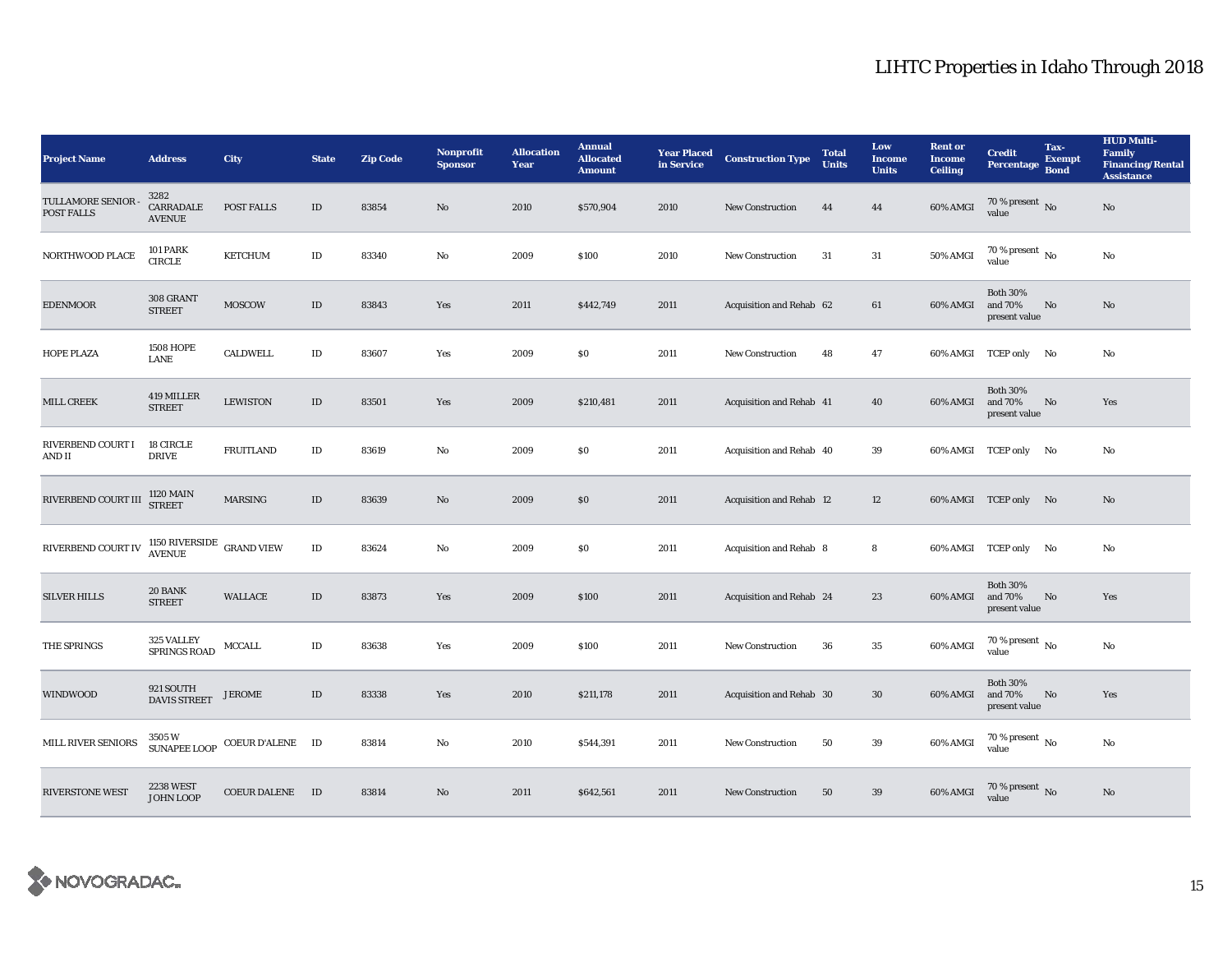| <b>Project Name</b>                      | <b>Address</b>                                      | City                      | <b>State</b> | <b>Zip Code</b> | <b>Nonprofit</b><br><b>Sponsor</b> | <b>Allocation</b><br>Year | <b>Annual</b><br><b>Allocated</b><br><b>Amount</b> | <b>Year Placed</b><br>in Service | <b>Construction Type</b> | <b>Total</b><br><b>Units</b> | Low<br><b>Income</b><br><b>Units</b> | <b>Rent or</b><br><b>Income</b><br><b>Ceiling</b> | <b>Credit</b><br>Percentage                 | Tax-<br><b>Exempt</b><br><b>Bond</b> | <b>HUD Multi-</b><br><b>Family</b><br><b>Financing/Rental</b><br><b>Assistance</b> |
|------------------------------------------|-----------------------------------------------------|---------------------------|--------------|-----------------|------------------------------------|---------------------------|----------------------------------------------------|----------------------------------|--------------------------|------------------------------|--------------------------------------|---------------------------------------------------|---------------------------------------------|--------------------------------------|------------------------------------------------------------------------------------|
| <b>MILL RIVER SENIOR</b>                 |                                                     | SUNAPEE LOOP COEUR DALENE | ID           | 83814           | No                                 | 2010                      | \$544,391                                          | 2011                             | <b>New Construction</b>  | 50                           | 39                                   | 60% AMGI                                          | 70 % present<br>value                       |                                      | No                                                                                 |
| <b>PAYETTE</b><br><b>TOWNHOUSES</b>      | $415$ SOUTH $16\mathrm{TH}$ $\,$ PAYETTE STREET     |                           | $\rm ID$     | 83661           | Yes                                | 2012                      | \$278,777                                          | 2012                             | Acquisition and Rehab 27 |                              | 27                                   | 50% AMGI                                          | <b>Both 30%</b><br>and 70%<br>present value | No                                   | Yes                                                                                |
| PIONEER SQUARE                           | 1220 GRAND<br><b>AVENUE</b>                         | <b>BOISE</b>              | $\rm ID$     | 83702           | Yes                                | 2011                      | \$352,984                                          | 2012                             | Acquisition and Rehab 43 |                              | 43                                   | 60% AMGI                                          | <b>Both 30%</b><br>and 70%<br>present value | No                                   | Yes                                                                                |
| <b>SATURN</b>                            | <b>740 SATURN</b><br><b>AVENUE</b>                  | <b>IDAHO FALLS</b>        | $\rm ID$     | 83402           | Yes                                | 2011                      | \$234,409                                          | 2012                             | Acquisition and Rehab 38 |                              | 38                                   | 60% AMGI                                          | <b>Both 30%</b><br>and 70%<br>present value | No                                   | Yes                                                                                |
| <b>SEAPOINTE</b>                         | <b>1129 CEDAR</b><br><b>AVENUE</b>                  | <b>LEWISTON</b>           | ID           | 83501           | Yes                                | 2012                      | \$299,017                                          | 2012                             | Acquisition and Rehab 51 |                              | 50                                   | 60% AMGI                                          | <b>Both 30%</b><br>and 70%<br>present value | No                                   | Yes                                                                                |
| <b>SOUTHWOOD</b>                         | 210 SOUTH A<br><b>STREET</b>                        | <b>RUPERT</b>             | $\rm ID$     | 83350           | Yes                                | 2011                      | \$103,793                                          | 2012                             | Acquisition and Rehab 24 |                              | 24                                   | 60% AMGI                                          | <b>Both 30%</b><br>and 70%<br>present value | No                                   | No                                                                                 |
| <b>GRACEHILL</b>                         | 1447 IDAHO<br><b>STREET</b>                         | <b>GOODING</b>            | ID           | 83330           | Yes                                | 2012                      | \$280,414                                          | 2012                             | Acquisition and Rehab 30 |                              | 30                                   | 60% AMGI                                          | <b>Both 30%</b><br>and 70%<br>present value | No                                   | Yes                                                                                |
| <b>RIVER STREET</b>                      | 731 NORTH<br>RIVER STREET                           | <b>HAILEY</b>             | $\rm ID$     | 83333           | No                                 | 2010                      | \$592,992                                          | 2012                             | <b>New Construction</b>  | 24                           | 23                                   | 60% AMGI                                          | $70\,\%$ present $\,$ No value              |                                      | No                                                                                 |
| <b>SILVER CREEK</b>                      | 3720 WEST<br><b>TAYJAN LANE</b>                     | POST FALLS                | ID           | 83854           | Yes                                | 2010                      | \$585,082                                          | 2012                             | <b>New Construction</b>  | 42                           | 41                                   | 60% AMGI                                          | 70 % present $\,$ No $\,$<br>value          |                                      | No                                                                                 |
| 12TH AND RIVER<br><b>STREET HOUSING</b>  | 514 SOUTH 12TH<br>STREET SUITE BOISE<br>100         |                           | $\rm ID$     | 83702           | Yes                                | 2011                      | \$806,988                                          | 2012                             | <b>New Construction</b>  | 53                           | 52                                   | 60% AMGI                                          | 70 % present $\,$ No $\,$<br>value          |                                      | Yes                                                                                |
| <b>SCHWEITZER RANCH</b><br><b>SENIOR</b> | 4207<br><b>SAMUELSON</b><br><b>AVENUE</b>           | SANDPOINT                 | $\rm ID$     | 83864           | No                                 | 2011                      | \$571,808                                          | 2012                             | <b>New Construction</b>  | 51                           | 40                                   | 60% AMGI                                          | $70\%$ present $\overline{N_0}$<br>value    |                                      | No                                                                                 |
| <b>AMY LYN</b>                           | <b>115 EAST</b><br><b>PORTLAND</b><br><b>AVENUE</b> | KELLOGG                   | $\rm ID$     | 83837           | Yes                                | 2013                      | \$341,135                                          | 2013                             | Acquisition and Rehab 40 |                              | 39                                   | 60% AMGI                                          | <b>Both 30%</b><br>and 70%<br>present value | No                                   | Yes                                                                                |
| <b>PARTRIDGE PARK</b>                    | 557 BURTON<br><b>AVENUE</b>                         | <b>BURLEY</b>             | $\rm ID$     | 83318           | Yes                                | 2013                      | \$216,235                                          | 2013                             | Acquisition and Rehab 24 |                              | 23                                   | 60% AMGI                                          | <b>Both 30%</b><br>and 70%<br>present value | No                                   | No                                                                                 |

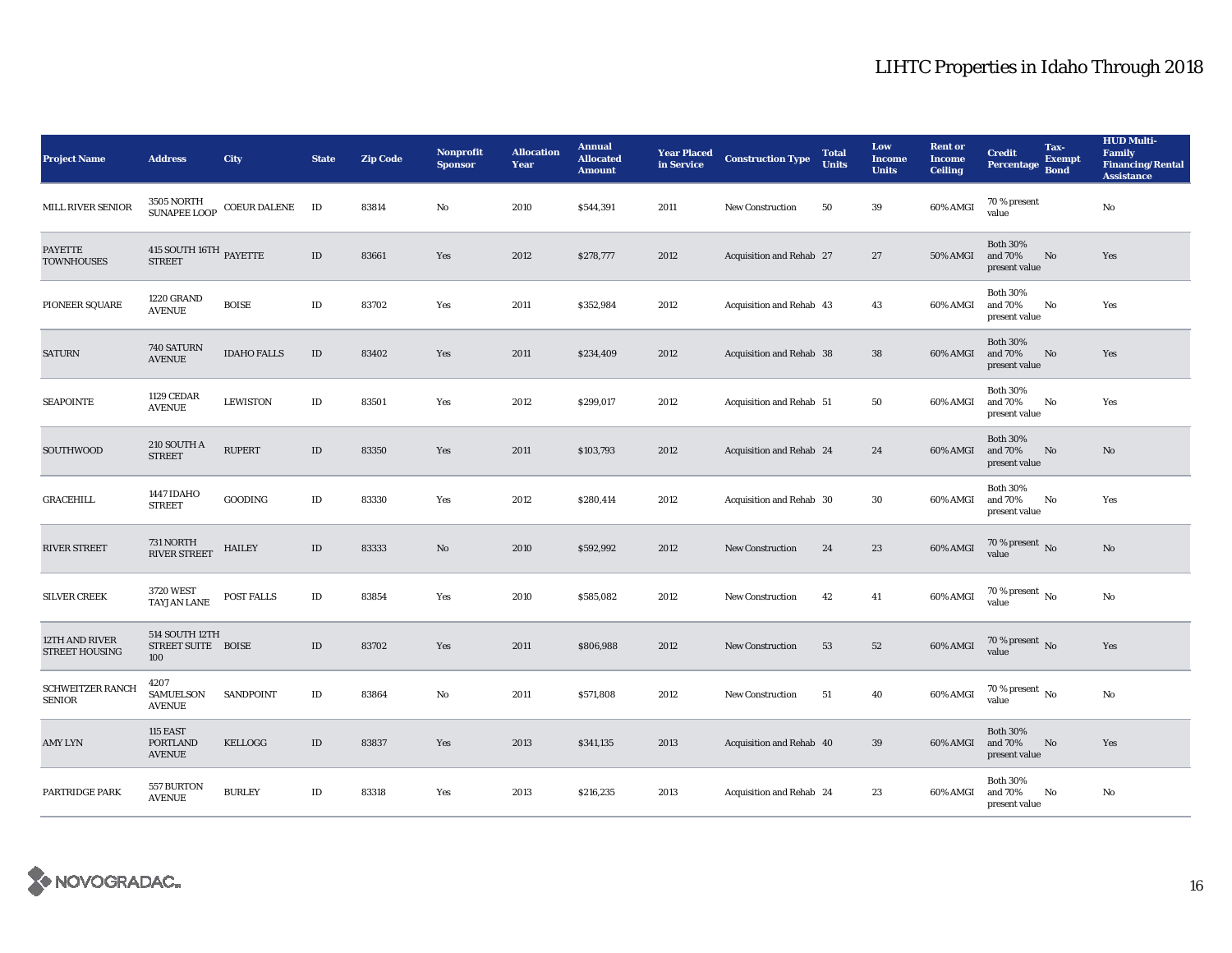| <b>Project Name</b>                    | <b>Address</b>                                                                                    | <b>City</b>         | <b>State</b> | <b>Zip Code</b> | <b>Nonprofit</b><br><b>Sponsor</b> | <b>Allocation</b><br>Year | <b>Annual</b><br><b>Allocated</b><br><b>Amount</b> | <b>Year Placed</b><br>in Service | <b>Construction Type</b> | <b>Total</b><br><b>Units</b> | Low<br><b>Income</b><br><b>Units</b> | <b>Rent or</b><br><b>Income</b><br><b>Ceiling</b> | <b>Credit</b><br>Percentage Bond                    | Tax-<br><b>Exempt</b> | <b>HUD Multi-</b><br><b>Family</b><br><b>Financing/Rental</b><br><b>Assistance</b> |
|----------------------------------------|---------------------------------------------------------------------------------------------------|---------------------|--------------|-----------------|------------------------------------|---------------------------|----------------------------------------------------|----------------------------------|--------------------------|------------------------------|--------------------------------------|---------------------------------------------------|-----------------------------------------------------|-----------------------|------------------------------------------------------------------------------------|
| <b>SILVER CREEK II</b>                 | <b>3619 WEST</b><br>TAYJAN LANE                                                                   | POST FALLS          | $\rm ID$     | 83854           | Yes                                | 2011                      | \$489,270                                          | 2013                             | <b>New Construction</b>  | 40                           | $32\,$                               | 60% AMGI                                          | $70\%$ present No<br>value                          |                       | $\mathbf{No}$                                                                      |
| WHITE PINE MANOR                       | 400 6TH<br><b>STREET</b>                                                                          | <b>POTLATCH</b>     | $\rm ID$     | 83358           | Yes                                | 2012                      | \$327,457                                          | 2013                             | Acquisition and Rehab 32 |                              | 31                                   | 60% AMGI                                          | <b>Both 30%</b><br>and 70%<br>present value         | No                    | No                                                                                 |
| ROCKWELL COURT                         | 820 WEST 7TH<br><b>SOUTH</b>                                                                      | <b>REXBURG</b>      | $\rm ID$     | 83440           | Yes                                | 2012                      | \$786,261                                          | 2013                             | New Construction         | 51                           | 45                                   | 60% AMGI                                          | $70$ % present $\,$ No value                        |                       | $\rm No$                                                                           |
| TULLAMORE<br><b>COMMONS II</b>         | $3677$ DONEGAL $$\tt POST\, FALLS$$                                                               |                     | $\rm ID$     | 83854           | Yes                                | 2012                      | \$474,106                                          | 2013                             | New Construction         | 51                           | 40                                   | 60% AMGI                                          | $70$ % present $\,$ No value                        |                       | No                                                                                 |
| <b>VINEYARD AT</b><br><b>BROADMORE</b> | $17$ $6 \mathrm{TH}$ $S \mathrm{T} \mathrm{R} \mathrm{E} \mathrm{E} \mathrm{T}$ $$\,$ NAMPA NORTH |                     | $\rm ID$     | 83687           | Yes                                | 2012                      | \$653,113                                          | 2013                             | New Construction         | 38                           | 34                                   | $60\%$ AMGI                                       | $70$ % present $\,$ No value                        |                       | $\rm No$                                                                           |
| <b>MILLTOWN</b>                        | <b>1102 SIXTH</b><br><b>AVENUE</b>                                                                | SANDPOINT           | $\rm ID$     | 83864           | No                                 | 2012                      | \$720,870                                          | 2013                             | <b>New Construction</b>  | 51                           | 40                                   | 60% AMGI                                          | $\frac{70 \text{ %} \times 10000}{\text{value}}$ No |                       | $\mathbf{N}\mathbf{o}$                                                             |
| <b>BANDON RIVER</b>                    | 1755 WHITE<br><b>SAND CREEK</b><br>WAY                                                            | <b>IDAHO FALLS</b>  | $\rm ID$     | 83402           | Yes                                | 2013                      | \$604,579                                          | 2014                             | <b>New Construction</b>  | 48                           | 47                                   | 60% AMGI                                          | $70$ % present $\,$ No value                        |                       | No                                                                                 |
| <b>GREYSTONE COURT</b>                 | 2812 SOUTH<br><b>MONTANA</b><br><b>AVENUE</b>                                                     | CALDWELL            | $\rm ID$     | 83605           | Yes                                | 2014                      | \$321,627                                          | 2014                             | Acquisition and Rehab 40 |                              | 40                                   | 60% AMGI                                          | <b>Both 30%</b><br>and 70%<br>present value         | No                    | Yes                                                                                |
| RIVERSTONE PLACE                       | <b>2433 WEST</b><br>JOHN LOOP                                                                     | COEUR DALENE ID     |              | 83814           | Yes                                | 2013                      | \$501,363                                          | 2014                             | <b>New Construction</b>  | 114                          | $113\,$                              | 60% AMGI                                          | $30\,\%$ present $\,\mathrm{Yes}$ value             |                       | No                                                                                 |
| RIVERSTONE WEST III                    | <b>2308 WEST</b><br><b>JOHN LOOP</b>                                                              | <b>COEUR DALENE</b> | ID           | 83814           | Yes                                | 2013                      | \$353,520                                          | 2014                             | New Construction         | 38                           | $30\,$                               | 60% AMGI                                          | $70\,\%$ present $\,$ No value                      |                       | $\rm No$                                                                           |
| <b>GROVE @ RIVERSIDE</b>               | <b>3111 N FIRST</b><br><b>STREET EAST</b>                                                         | <b>REXBURG</b>      | $\rm ID$     | 83440           | Yes                                | 2013                      | \$812,725                                          | 2015                             | New Construction         | 48                           | 48                                   | 60% AMGI                                          | $70\,\%$ present $\,$ No value                      |                       | $\mathbf{No}$                                                                      |
| <b>HUDSON PARK</b>                     | <b>1256 WEST</b><br><b>MARIE AVENUE</b>                                                           | COEUR DALENE ID     |              | 83815           | Yes                                | 2014                      | \$653,981                                          | 2015                             | New Construction         | 60                           | 53                                   | 60% AMGI                                          | $70\,\%$ present $\,$ No value                      |                       | No                                                                                 |
| <b>RIVERTON</b>                        | 461 14TH<br><b>STREET</b>                                                                         | <b>HEYBURN</b>      | $\rm ID$     | 83336           | Yes                                | 2013                      | \$185,653                                          | 2015                             | Acquisition and Rehab 24 |                              | 24                                   | 60% AMGI                                          | <b>Both 30%</b><br>and 70%<br>present value         | No                    | No                                                                                 |

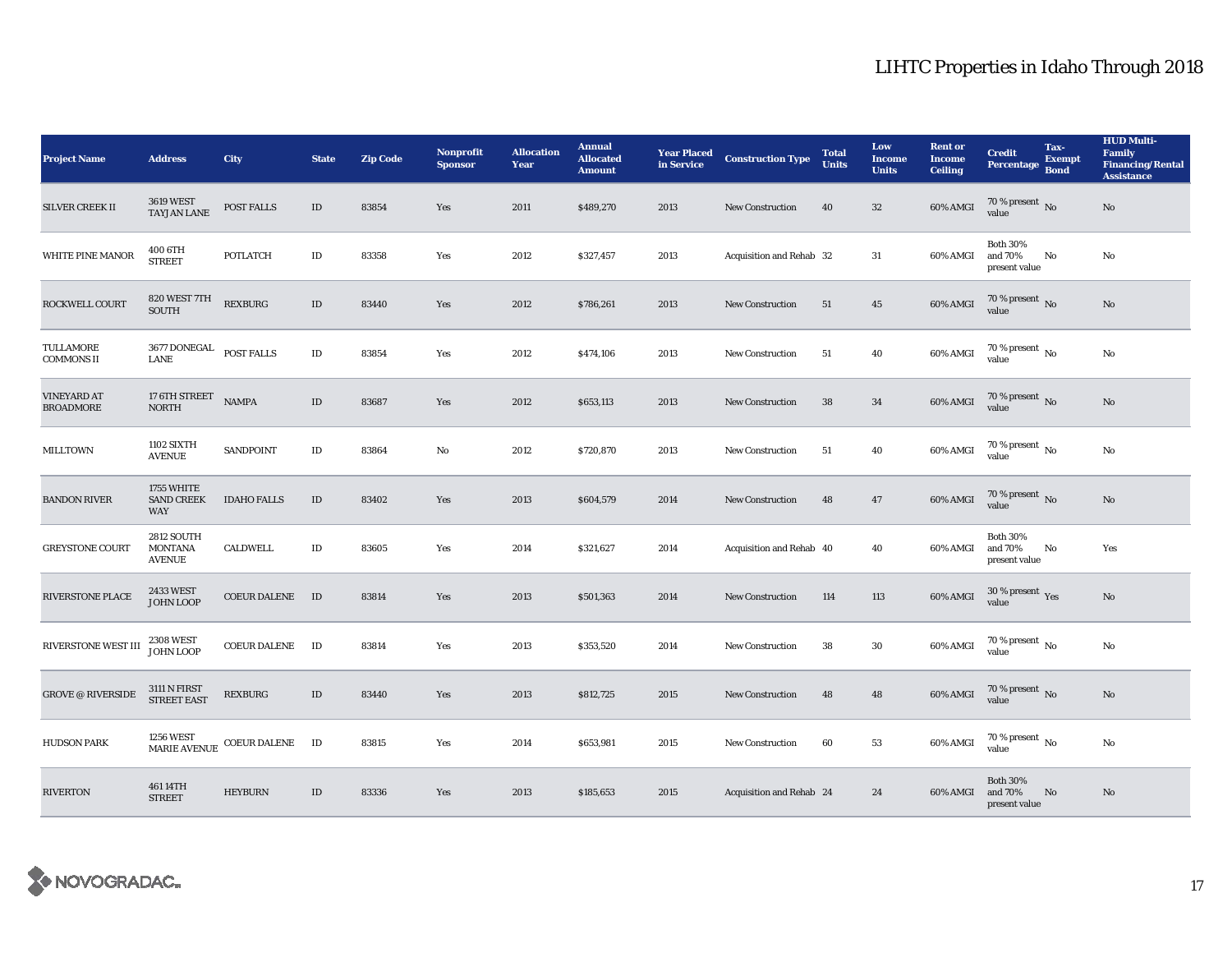| <b>Project Name</b>                                                                                                                              | <b>Address</b>                                 | <b>City</b>         | <b>State</b> | <b>Zip Code</b> | <b>Nonprofit</b><br><b>Sponsor</b> | <b>Allocation</b><br>Year | <b>Annual</b><br><b>Allocated</b><br><b>Amount</b> | <b>Year Placed</b><br>in Service | <b>Construction Type</b>  | <b>Total</b><br><b>Units</b> | Low<br>Income<br><b>Units</b> | <b>Rent or</b><br><b>Income</b><br><b>Ceiling</b> | <b>Credit</b><br><b>Percentage</b>          | Tax-<br><b>Exempt</b><br><b>Bond</b> | <b>HUD Multi-</b><br><b>Family</b><br><b>Financing/Rental</b><br><b>Assistance</b> |
|--------------------------------------------------------------------------------------------------------------------------------------------------|------------------------------------------------|---------------------|--------------|-----------------|------------------------------------|---------------------------|----------------------------------------------------|----------------------------------|---------------------------|------------------------------|-------------------------------|---------------------------------------------------|---------------------------------------------|--------------------------------------|------------------------------------------------------------------------------------|
| <b>TRAILWINDS (THE)</b>                                                                                                                          | 415 EAST 42ND<br><b>STREET</b>                 | <b>GARDEN CITY</b>  | $\rm ID$     | 83714           | No                                 | 2014                      | \$848,175                                          | 2015                             | <b>New Construction</b>   | 64                           | 57                            | 60% AMGI                                          | $70$ % present $\,$ No $\,$<br>value        |                                      | No                                                                                 |
| <b>VALENCIA SENIOR</b>                                                                                                                           | 1273 SPRING<br><b>CREEK LANE</b>               | <b>FRUITLAND</b>    | $\rm ID$     | 83619           | Yes                                | 2014                      | \$550,901                                          | 2015                             | New Construction          | 48                           | 42                            | 60% AMGI                                          | $70$ % present $\,$ No value                |                                      | $\mathbf{N}\mathbf{o}$                                                             |
| <b>VALLEY PARK</b>                                                                                                                               | $309$ PASHERMA $\,$ RUPERT KAY COURT           |                     | $\rm ID$     | 83350           | Yes                                | 2013                      | \$178,969                                          | 2015                             | Acquisition and Rehab 24  |                              | 24                            | 60% AMGI                                          | <b>Both 30%</b><br>and 70%<br>present value | No                                   | No                                                                                 |
| <b>VALLEY VIEW</b>                                                                                                                               | 3224 PAINTERS POST FALLS<br><b>LOOP</b>        |                     | $\rm ID$     | 83854           | Yes                                | 2013                      | \$329,576                                          | 2015                             | Acquisition and Rehab 35  |                              | 35                            | 60% AMGI                                          | <b>Both 30%</b><br>and 70%<br>present value | $\mathbf{N}\mathbf{o}$               | No                                                                                 |
| <b>WILDWOOD</b>                                                                                                                                  | 856 WEST 7TH<br><b>STREET</b>                  | <b>WEISER</b>       | $\rm ID$     | 83672           | Yes                                | 2013                      | \$246,777                                          | 2015                             | Acquisition and Rehab 24  |                              | 24                            | 60% AMGI                                          | <b>Both 30%</b><br>and 70%<br>present value | No                                   | No                                                                                 |
| $\begin{tabular}{ll} \bf{GROVE AT RIVERSIDE} & \bf{3111 NORTH IST} & \bf{REXBURG} \\ \bf{(THE)} & \bf{STREET EAST} & \bf{REXBURG} \end{tabular}$ |                                                |                     | ID           | 83440           | Yes                                | 2013                      | \$812,725                                          | 2015                             | <b>New Construction</b>   | 48                           | 48                            | 60% AMGI                                          | 70 % present<br>value                       |                                      | No                                                                                 |
| THE SPRINGS II                                                                                                                                   | <b>225 VALLEY</b><br><b>SPRINGS ROAD</b>       | MCCALL              | $\rm ID$     | 83638           | Yes                                | 2015                      | \$543,539                                          | 2016                             | <b>New Construction</b>   | 36                           | 32                            | 60% AMGI                                          | 70 % present $\,$ No $\,$<br>value          |                                      | No                                                                                 |
| <b>VINEYARD AT EAGLE</b><br><b>PROMENADE</b>                                                                                                     | <b>10482 WEST</b><br>UTAHNA ROAD               | <b>BOISE</b>        | ID           | 83714           | No                                 | 2015                      | \$443,588                                          | 2016                             | <b>New Construction</b>   | 30                           | 27                            | 60% AMGI                                          | $70$ % present $\,$ No value                |                                      | No                                                                                 |
| <b>FIELD STREAM</b>                                                                                                                              | <b>1425 FIELD</b><br><b>STREAM WAY</b>         | <b>TWIN FALLS</b>   | $\rm ID$     | 83301           | Yes                                | 2014                      | \$741,585                                          | 2016                             | New Construction          | 60                           | 53                            | 60% AMGI                                          | 70 % present<br>value                       |                                      | No                                                                                 |
| <b>HOMES AT</b><br><b>RIVERWALK</b>                                                                                                              | <b>301 WEST 3RD</b><br><b>STREET</b>           | <b>BURLEY</b>       | $\rm ID$     | 83318           | Yes                                | 2015                      | \$672,289                                          | 2016                             | <b>New Construction</b>   | 36                           | $36\,$                        | 60% AMGI                                          | 70 % present<br>value                       |                                      | $\rm No$                                                                           |
| SAMARITAN VILLAGE                                                                                                                                | 3350 NORTH<br><b>COLLISTER</b><br><b>DRIVE</b> | <b>BOISE</b>        | ID           | 83703           | Yes                                | 2015                      | \$362,347                                          | 2016                             | Acquisition and Rehab 100 |                              | 100                           | 60% AMGI                                          | 30 % present<br>value                       |                                      | Yes                                                                                |
| <b>SELTICE SENIOR - HAS</b><br>NOT RECEIVED 8609S                                                                                                | <b>2059 WEST</b><br>KILLINGTON<br><b>DRIVE</b> | <b>COEUR DALENE</b> | ID           | 83814           | No                                 | 2015                      | \$291,030                                          | 2016                             | <b>New Construction</b>   | 66                           | 65                            | 60% AMGI                                          | 30 % present<br>value                       |                                      | No                                                                                 |
| <b>CARLOW SENIOR</b>                                                                                                                             | 420 EAST 7TH<br><b>NORTH</b>                   | REXBURG             | $\rm ID$     | 83440           | Yes                                | 2015                      | \$614,583                                          | 2016                             | <b>New Construction</b>   | 48                           | 42                            | 60% AMGI                                          | 70 % present<br>value                       |                                      | No                                                                                 |

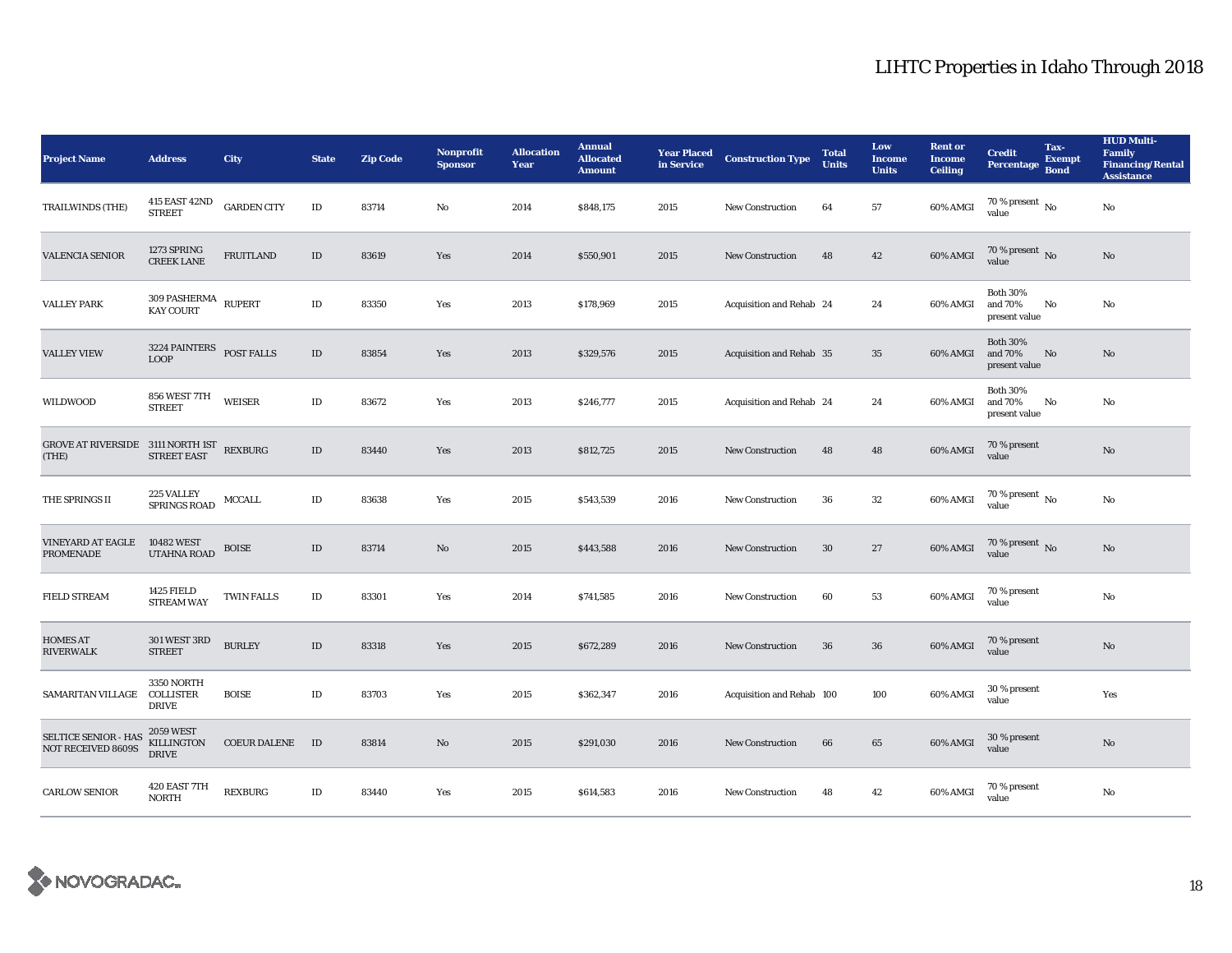| <b>Project Name</b>                       | <b>Address</b>                                       | <b>City</b>         | <b>State</b> | <b>Zip Code</b> | <b>Nonprofit</b><br><b>Sponsor</b> | <b>Allocation</b><br>Year | <b>Annual</b><br><b>Allocated</b><br><b>Amount</b> | <b>Year Placed</b><br>in Service | <b>Construction Type</b> | <b>Total</b><br><b>Units</b> | Low<br><b>Income</b><br><b>Units</b> | <b>Rent</b> or<br><b>Income</b><br><b>Ceiling</b> | <b>Credit</b><br>Percentage                 | Tax-<br><b>Exempt</b><br><b>Bond</b> | <b>HUD Multi-</b><br><b>Family</b><br><b>Financing/Rental</b><br><b>Assistance</b> |
|-------------------------------------------|------------------------------------------------------|---------------------|--------------|-----------------|------------------------------------|---------------------------|----------------------------------------------------|----------------------------------|--------------------------|------------------------------|--------------------------------------|---------------------------------------------------|---------------------------------------------|--------------------------------------|------------------------------------------------------------------------------------|
| <b>RIVERSTONE SILVER</b>                  | <b>2050 WEST</b><br><b>WHISTLER</b><br><b>LOOP</b>   | <b>COEUR DALENE</b> | ID           | 83814           | No                                 | 2015                      | \$839,681                                          | 2016                             | <b>New Construction</b>  | 80                           | 71                                   | 60% AMGI                                          | 70 % present<br>value                       |                                      | $\rm No$                                                                           |
| <b>CHERRYWOOD</b>                         | 2026<br><b>ELIZABETH</b><br><b>BOULEVARD</b>         | <b>TWIN FALLS</b>   | $\rm ID$     | 83301           | Yes                                | 2017                      | \$365,436                                          | 2017                             | Acquisition and Rehab 40 |                              | 40                                   | 60% AMGI                                          | <b>Both 30%</b><br>and 70%<br>present value |                                      | Yes                                                                                |
| <b>EMERALD COURT</b>                      | 555 NORTH<br>BUTTE AVENUE                            | <b>EMMETT</b>       | $\rm ID$     | 83617           | Yes                                | 2016                      | \$310,744                                          | 2017                             | Acquisition and Rehab 32 |                              | 25                                   | 60% AMGI                                          | <b>Both 30%</b><br>and 70%<br>present value |                                      | Yes                                                                                |
| ORCHARD VALLEY                            | 1000 FERNLEE<br><b>STREET</b>                        | <b>EMMETT</b>       | $\rm ID$     | 83617           | Yes                                | 2015                      | \$136,081                                          | 2017                             | Acquisition and Rehab 20 |                              | 20                                   | 60% AMGI                                          | <b>Both 30%</b><br>and 70%<br>present value |                                      | No                                                                                 |
| <b>WASHINGTON</b><br>SQUARE               | 416 EAST<br>WASHINGTON MERIDIAN<br><b>AVENUE</b>     |                     | $\rm ID$     | 83642           | Yes                                | 2016                      | \$426,732                                          | 2017                             | Acquisition and Rehab 42 |                              | 41                                   | 60% AMGI                                          | <b>Both 30%</b><br>and 70%<br>present value |                                      | No                                                                                 |
| <b>6TH STREET SENIOR</b>                  | 914 6TH<br><b>AVENUE</b>                             | SANDPOINT           | $\rm ID$     | 83864           | No                                 | 2015                      | \$457,748                                          | 2017                             | <b>New Construction</b>  | 36                           | $31\,$                               | 60% AMGI                                          | 70 % present<br>value                       |                                      | $\rm No$                                                                           |
| <b>CHESTNUT</b>                           | 1010 MAPLE<br><b>AVENUE</b>                          | SANDPOINT           | $\rm ID$     | 83864           | $\mathbf{N}\mathbf{o}$             | 2015                      | \$461,276                                          | 2017                             | New Construction         | 36                           | 31                                   | 60% AMGI                                          | 70 % present<br>value                       |                                      | $\rm No$                                                                           |
| <b>MOON VALLEY</b>                        | 142 SOUTH<br><b>SUNLIGHT</b><br><b>AVENUE</b>        | <b>STAR</b>         | $\rm ID$     | 83669           | No                                 | 2016                      | \$570,072                                          | 2017                             | <b>New Construction</b>  | 37                           | $32\,$                               | 60% AMGI                                          | 70 % present<br>value                       |                                      | No                                                                                 |
| NOTTINGSHIRE                              | <b>2804 SOUTH</b><br><b>GEORGIA</b><br><b>AVENUE</b> | <b>CALDWELL</b>     | ID           | 83605           | Yes                                | 2016                      | \$389,591                                          | 2017                             | Acquisition and Rehab 40 |                              | 40                                   | 60% AMGI                                          | <b>Both 30%</b><br>and 70%<br>present value |                                      | No                                                                                 |
| <b>POINTE</b>                             | 5791 WEST<br><b>EXPO PARKWAY</b>                     | POST FALLS          | $\rm ID$     | 83854           | No                                 | 2016                      | \$307,094                                          | 2017                             | <b>New Construction</b>  | 75                           | 74                                   | 60% AMGI                                          | 30 % present<br>value                       |                                      | $\rm No$                                                                           |
| <b>ROSS ISLAND AT</b><br>MOFFATT COVE     | 561 NORTH<br><b>MOFFATT</b><br><b>AVENUE</b>         | <b>EMMETT</b>       | $\rm ID$     | 83617           | Yes                                | 2016                      | \$621,269                                          | 2017                             | <b>New Construction</b>  | 37                           | 36                                   | 60% AMGI                                          | 70 % present<br>value                       |                                      | No                                                                                 |
| <b>VINEYARD AT</b><br><b>BROADMORE II</b> | 15 5TH STREET<br><b>NORTH</b>                        | <b>NAMPA</b>        | $\rm ID$     | 83687           | No                                 | 2016                      | \$500,000                                          | 2017                             | New Construction         | 30                           | $\bf 27$                             | 60% AMGI                                          | 70 % present<br>value                       |                                      | No                                                                                 |
| COTTONWOOD<br><b>MEADOWS</b>              | <b>1801 EAST</b><br><b>STATE STREET</b>              | EAGLE               | $\rm ID$     | 83616           | No                                 | 2017                      | \$614,802                                          | 2018                             | <b>New Construction</b>  | 48                           | 42                                   | 60% AMGI                                          | 70 % present<br>value                       |                                      | No                                                                                 |